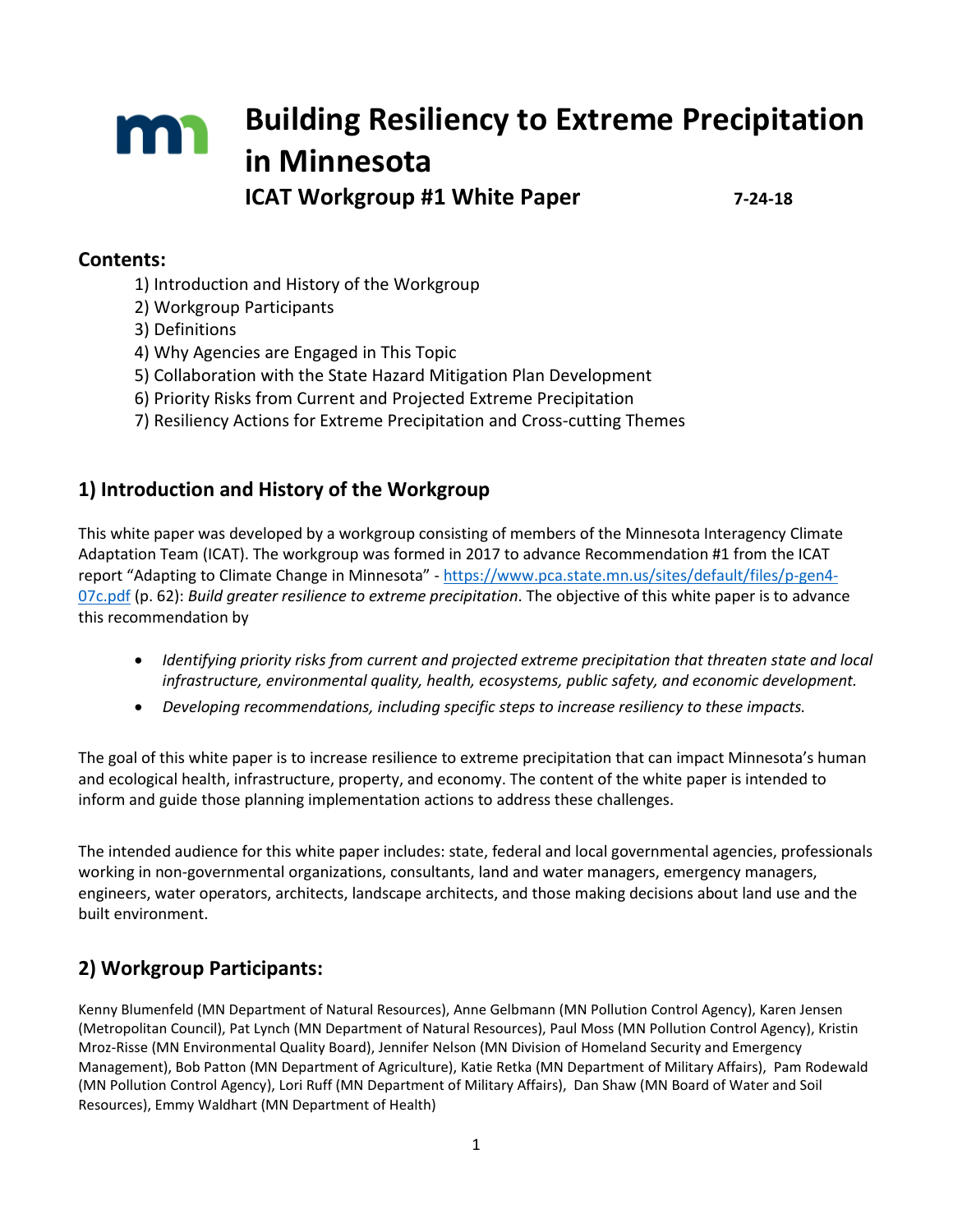## **3) Definitions**

Climate Adaptation: Developing and implementing strategies, initiatives, and measures to help human and natural systems prepare for and address climate change impacts.

Extreme Precipitation: A weather event that is rare within its statistical distribution at a particular geographic location.

Extreme Precipitation Resilience: The capacity of human constructed or natural systems to maintain integrity and function in the face of stresses that result from extreme precipitation.

## **4) Why ICAT Agencies are Engaged in this Topic:**

1) [Metropolitan Council –](http://www.dnr.state.mn.us/waters/watermgmt_section/floodplain/index.html) The Council manages infrastructure that needs to be resilient to extreme weather events such as eight water treatment plants, flood protection structures, lift and pump stations and transit operations.

2) [Minnesota Board of Water and Soil Resources](http://www.bwsr.state.mn.us/practices/climate_change/index.html) (BWSR) - The BWSR mission is to improve and protect Minnesota's water and soil resources by working in partnership with local organizations and private landowners. Large storms threaten both soil and water resources by causing erosion and nutrient loss in agricultural, urban and natural landscapes. Fluctuating water levels in wetlands, streams and lakes also cause erosion and stress to aquatic ecosystems. BWSR's [Landscape Resiliency Toolbox,](http://www.bwsr.state.mn.us/practices/climate_change/index.html) [One Watershed One Plan](http://bwsr.state.mn.us/planning/1W1P/index.html) guidance and Climate [Change Trends and Action Report](http://www.bwsr.state.mn.us/native_vegetation/BWSR_Climate_Change.pdf) provide information and guidance related to extreme precipitation.

3) [Minnesota Department of Agriculture](http://www.mda.state.mn.us/about/divisions/amd.aspx) – Large storms impact agricultural productivity through flooding and crop damage and lead to pollution of waterbodies.

4) [Minnesota Department of Health](http://www.dnr.state.mn.us/waters/watermgmt_section/floodplain/index.html) – Flooding from extreme precipitation can lead to increases in food and water-borne illnesses, pollute water used for drinking or recreation, promote mold growth in homes, and impact mental health. Agency efforts to reduce public health risks from flooding include:

• Water: help public water suppliers to develop plans to protect drinking water sources, enforce the well code to ensure wells are constructed properly, coordinate certain beach monitoring efforts, educate private well owners on well testing and provide testing after a flood, and explore water reuse in Minnesota

• Air: help building owners and renters to understand health risks of mold exposure and provide information to building owners on how to clean up mold

• Mental health: educate local public health partners and the public on the connections between natural disasters, such as flooding, and mental health risks

5) [Minnesota Department of Public Safety](https://dps.mn.gov/Pages/default.aspx) – The Department of Public Safety Division of Homeland Security and Emergency Management (HSEM) is focused on prevention, preparedness, response, and recovery from natural and other disasters. There is a need to prepare ahead of time for larger storms rather than to repair damage later. HSEM is currently working to update the [State Hazard Mitigation Plan.](https://dps.mn.gov/divisions/hsem/hazard-mitigation/Pages/state-hazard-mitigation-plan.aspx) This plan looks at hazard prone areas and addresses 14 types of natural hazards. This white paper and its recommendations can inform the statewide plan.

6) [Minnesota Department of Military Affairs](http://www.minnesotanationalguard.org/camp_ripley/environment/index.php) – The Department of Military Affairs is the state agency that supports the Minnesota National Guard in carrying out its federal, state and community missions. The National Guard operates facilities in 58 communities throughout Minnesota; in addition, the Guard manages more than 55,000 acres of training lands. Camp Ripley is a State Game Refuge and a regional training center for 13,300 military personnel. It is also used by civilian agencies including the Department of Corrections, Homeland Security and Emergency Management, Department of Natural Resources, State Patrol and Department of Transportation. Increasingly intense rainfall, heavy snowfall and extreme wind have the potential to damage the Guard's built infrastructure and to hinder readiness training.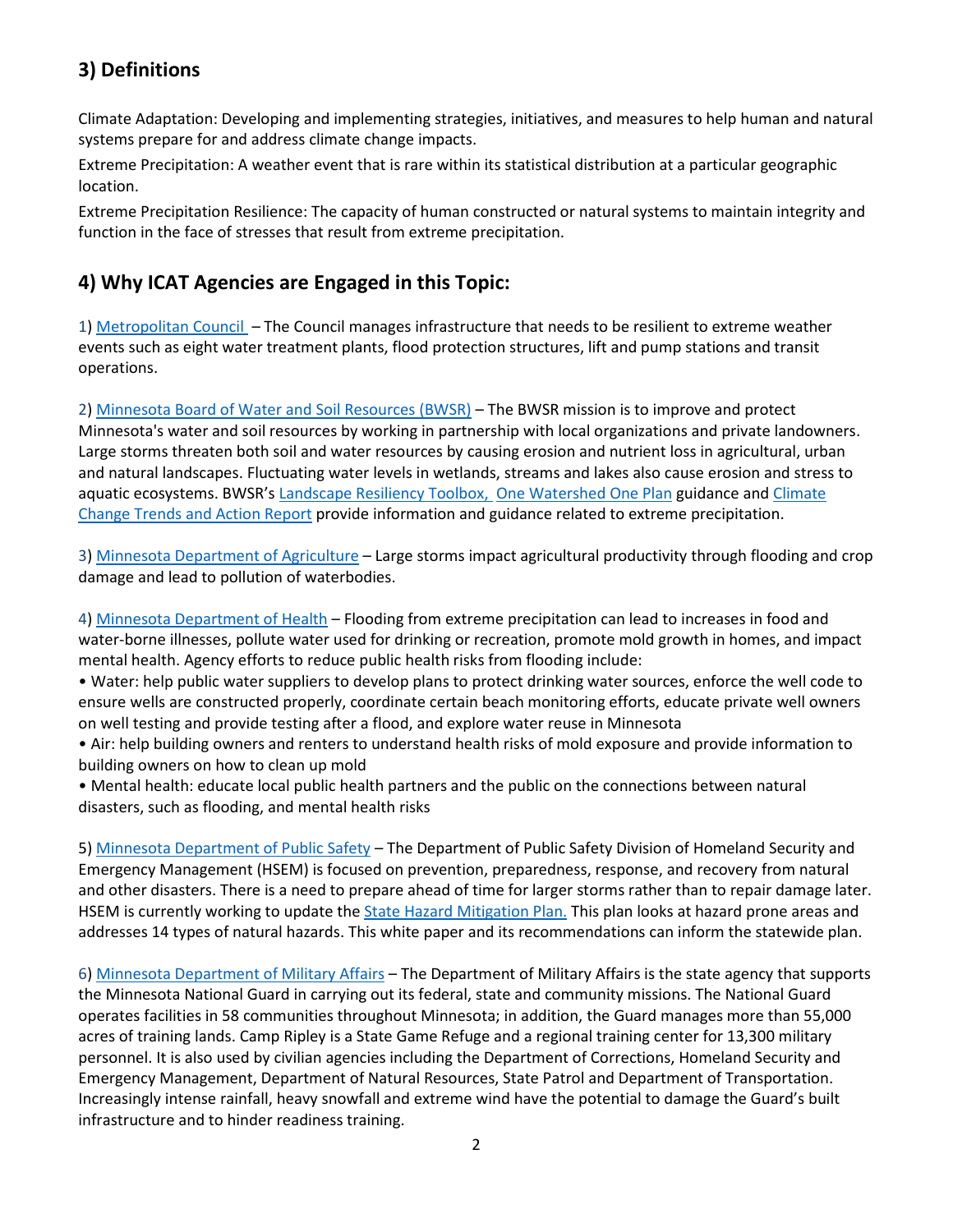7) [Minnesota Department of Natural Resources, Floodplains](http://www.dnr.state.mn.us/waters/watermgmt_section/floodplain/index.html) – The state invests a significant amount of funding for flood preparation, response and recovery through the [floodplain management program.](http://www.dnr.state.mn.us/climate/floods/index.html) The Department of Natural Resources is also focused on maintaining the integrity of infrastructure that provides recreational opportunities and protection for fish and wildlife populations.

8) [Minnesota Department of Natural Resources,](http://climateapps.dnr.state.mn.us/index.htm) State Climatology Office – Extreme rainfall influences infrastructure as well as natural resources. There have been significant increases in the large storm events. Larger storms are having a statewide impact and can cause significant local damage. The State Climatology Office exists to gather, archive, manage, and disseminate historical climate data in order to address questions involving the impact of climate on Minnesota and its citizens.

9) [Minnesota Department of Transportation](http://www.dnr.state.mn.us/climate/about_us.html) – Extreme precipitation will potentially affect the way the Department designs, builds and maintains the state's multi-modal transportation infrastructure. It will also lead to the need to inventory all transportation assets, assess which ones are most vulnerable to the impacts of climate change and determine a cost-effective method to mitigate and minimize those impacts. Emergency preparedness plans will need to be updated to reflect lessons learned as a result of recent flash flooding events.

10) [Minnesota Environmental Quality Board](https://www.eqb.state.mn.us/) – The agency has an interagency coordinating role for the topics of climate change and adaptation to extreme precipitation.

11[\) Minnesota Pollution Control Agency, Stormwater](https://www.pca.state.mn.us/water/stormwater) – The MPCA Stormwater program regulates stormwater runoff from Industrial facilities, regulated municipal separate storm sewer systems, and construction sites via National Pollutant Discharge Elimination System/State Disposal System (NPDES/SDS) stormwater permits. Stormwater runoff is a leading source of water pollution. Larger storm events will likely increase pollutant loads to receiving waters. Stormwater infrastructure and the Best Management Practices (BMPs) installed to control and treat stormwater runoff will need to increase their resiliency and effectiveness in response to greater and more frequent storm events to prevent failure. The Stormwater Program provides technical assistance and outreach to consultants and stormwater managers through it[s Minnesota Stormwater Manual.](https://stormwater.pca.state.mn.us/index.php?title=About_the_Minnesota_Stormwater_Manual) The manual promotes [Minimal](https://stormwater.pca.state.mn.us/index.php?title=Minimal_Impact_Design_Standards)  [Impact Design Standards](https://stormwater.pca.state.mn.us/index.php?title=Minimal_Impact_Design_Standards) and [Green Infrastructure](https://stormwater.pca.state.mn.us/index.php?title=Green_Infrastructure_for_stormwater_management) to reduce stormwater runoff from new development and retrofits to existing development. There is a need to increase communication and information about resiliency to larger and more frequent storms and their effects on stormwater infrastructure in the manual, and update the manual to incorporate BMP design factors that consider resiliency.

12) [Minnesota Pollution Control Agency, Wastewater Treatment](https://www.pca.state.mn.us/water/wastewater) – Wastewater treatment can be impacted by extreme precipitation, leading to water quality issues in receiving waters. Resiliency planning can help prevent future problems.

13) Minnesota Pollution Control Agency, Community & Business Assistance – There is a need to provide additional best practice assistance to local governments and NGOs on adaptation and resiliency for extreme precipitation events. [GreenStep Cities](http://www.mngreenstep.org/) an[d Minnesota GreenCorps](https://www.pca.state.mn.us/waste/minnesota-greencorps) encourage use of Minimal Impact Design Standards (MIDS) for appropriate design and installation of stormwater infrastructure, and other best practice actions that help strengthen resilience to extreme precipitation.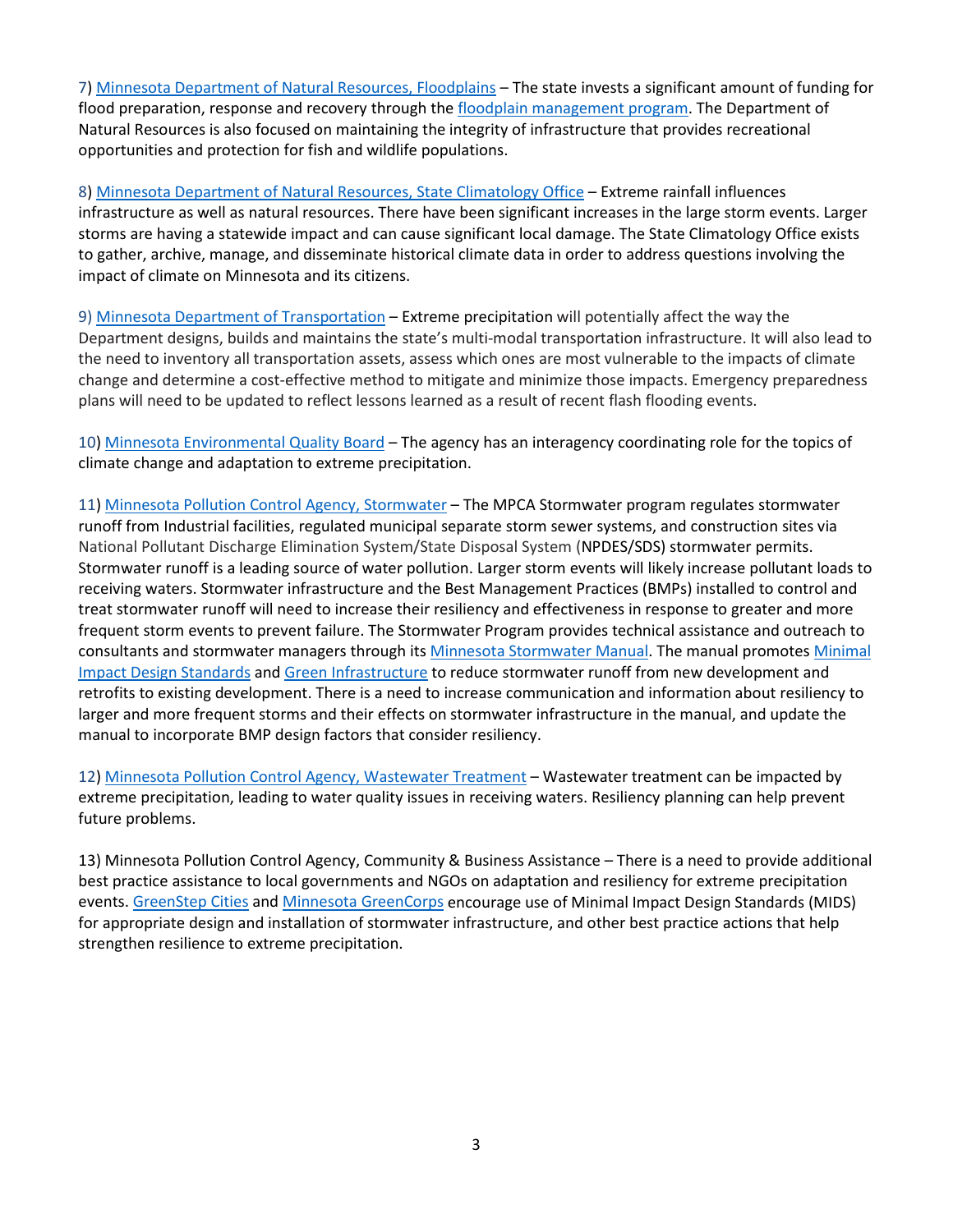## **5) Priority Risks from Current and Projected Extreme Precipitation**

The following passages are modified excerpts from pages 2 – 16 of the 2017 Interagency Climate Adaptation Team report ["Adapting to Climate Change in Minnesota"](https://www.pca.state.mn.us/sites/default/files/p-gen4-07c.pdf).

## **Minnesota's climate background**

Minnesota's position near the center of North America, halfway between the Equator and the North Pole, subjects us to an exceptional variety of weather. During the course of a single year, most Minnesotans will experience blinding snow, bitter wind chills, howling winds, pounding thunderstorms, torrential rains, and heat waves, as well as dozens of bright and sunny days. Given the high variability that we expect from Minnesota's climate, it can be difficult to discern where, when, and how climatic conditions have changed in our state.

The conditions, however, have changed rapidly, and an overwhelming base of scientific evidence projects that Minnesota's climate will see additional significant changes through the end of the 21st century. Over the last several decades, the state has experienced substantial warming during winter and at night, with increased precipitation throughout the year, often from larger and more frequent heavy rainfall events. These changes alone have damaged buildings and infrastructure, limited recreational opportunities, altered our growing seasons, impacted natural resources, and affected the conditions of lakes, rivers, wetlands, and our groundwater aquifers that provide water for drinking and irrigation. The years and decades ahead in Minnesota will bring even warmer winters and nights, and even larger rainfalls, in addition to other climatic changes not yet experienced in the state.

## **Climate observations and trends in Minnesota: What has changed and what has not?**

In 2014, the U.S. Global Change Research Program completed its third National Climate Assessment. This comprehensive scientific review of the state of climate change science demonstrated that the U.S. is already seeing increasing temperatures, larger rainfalls with increased flash-flooding, heavier snowstorms, more severe heatwaves, and worsening drought conditions in some areas. Within particular regions of the U.S., some of these observed changes are more intense, some are less intense, and some are negligible or not yet occurring.

Both the science summarized in the National Climate Assessment and high-quality climatic data show that in Minnesota and the Midwest, rising temperatures have been driven by a dramatic warming of winter and also nights, with both the frequency and the severity of extreme cold conditions declining rapidly. Annual precipitation increases have been punctuated by more frequent and more intense heavy rainfall events. The heaviest snowstorms have also become larger, even as winter has warmed (see Figure 1).

Several other changes noted elsewhere in the U.S. and world have not yet been observed in Minnesota. For instance, summer high temperatures have not increased in several decades, and heat waves have not worsened when compared to historical patterns. Droughts in Minnesota also have shown no long-term increase in magnitude, duration, or geographic coverage. Tornadoes, large hail, and damaging thunderstorm winds are difficult to compare historically but show a complex tendency toward more "outbreaks" consisting of multiple events at a time, though no increases in overall numbers or severity.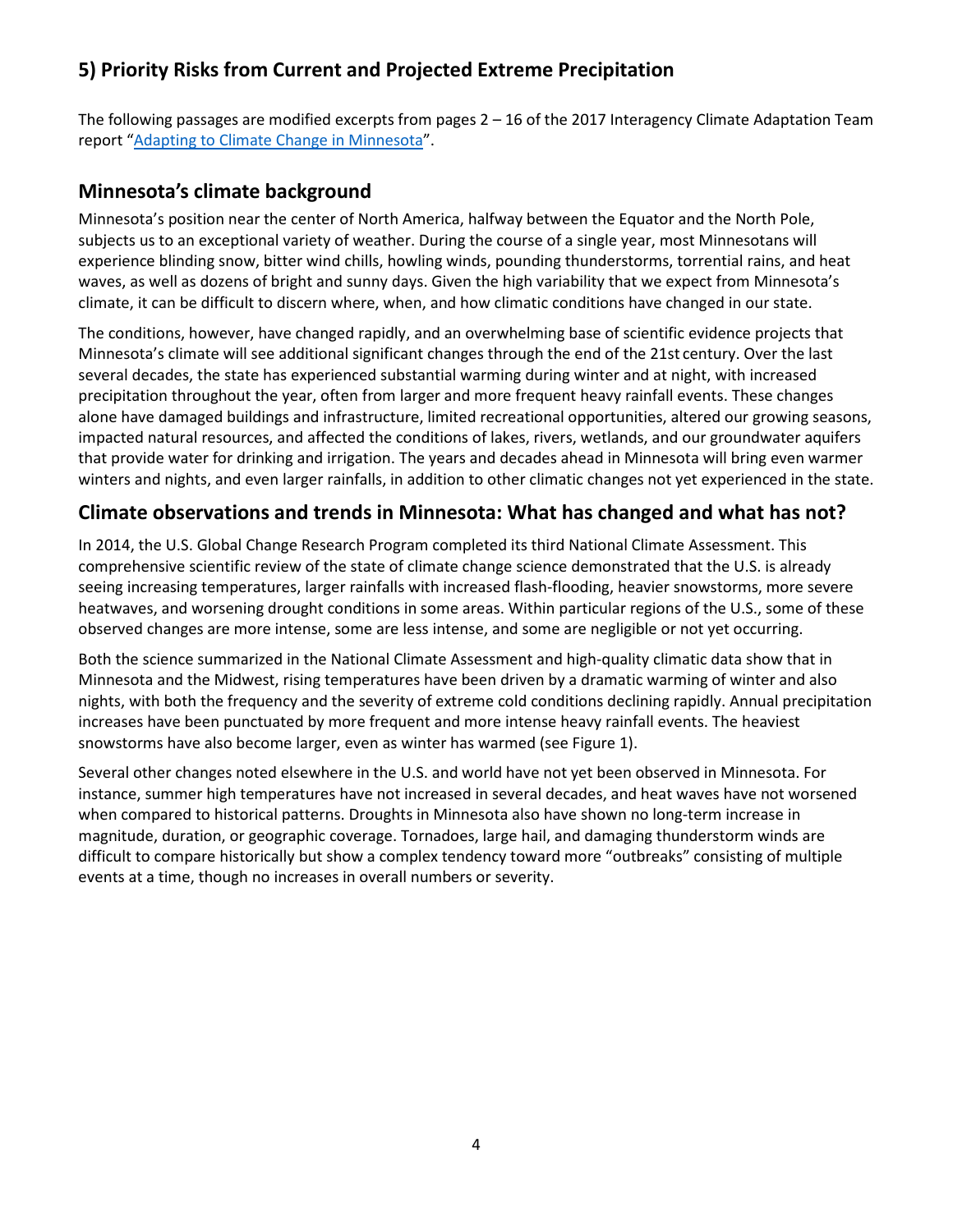| <b>Hazard</b>                       | <b>Observed Trend</b>                                                | <b>Confidence</b><br>Change is<br><b>Occurring</b> |  |  |
|-------------------------------------|----------------------------------------------------------------------|----------------------------------------------------|--|--|
| Extreme cold                        | Rapid decline in severity & frequency                                |                                                    |  |  |
| <b>Extreme rainfall</b>             | <b>Highest</b>                                                       |                                                    |  |  |
| <b>Heavy snowfall</b>               | <b>High</b>                                                          |                                                    |  |  |
| Severe thunderstorms &<br>tornadoes | Overall numbers not changing but<br>tendency toward more "outbreaks" | <b>Moderately Low</b>                              |  |  |
| <b>Heat waves</b>                   |                                                                      | Lowest                                             |  |  |
| <b>Drought</b>                      | No recent increases or worsening                                     |                                                    |  |  |

#### **Confidence Scale**

| Lowest | LOW | <b>Moderately</b><br><b>LOW</b> | <b>Moderately</b><br>High | <b>High</b> | <b>Highest</b> |
|--------|-----|---------------------------------|---------------------------|-------------|----------------|
|--------|-----|---------------------------------|---------------------------|-------------|----------------|

*Snapshot of observed trends among common weather hazards in Minnesota, and confidence that those hazards are changing in response to climate change. Graphic based on information from 2014 National Climate Assessment and data analyzed by the Minnesota DNR State Climatology Office.* 

### **Increased precipitation**

Higher temperatures globally have evaporated more surface and ocean water into the atmosphere, which in turn has provided more potential moisture for precipitating weather systems. This has resulted in more precipitation for Minnesota, which now finds itself in its wettest period in over 125 years of record. Since 1990, Minnesota has been 10% wetter on average than period 1895 to 1989 (see Figure 2).

This precipitation increase is found in all seasons, but spring and summer are becoming wetter at faster rates than fall and winter. Whereas temperature increases have been greatest in the northern parts of the state, precipitation increases have been well distributed geographically, and have somewhat favored southern Minnesota, which has better access to moisture from the Gulf of Mexico, and is more frequently near the "lowlevel jet" airflow (a relatively fast-moving zone of winds in the lower atmosphere) that influences precipitation production.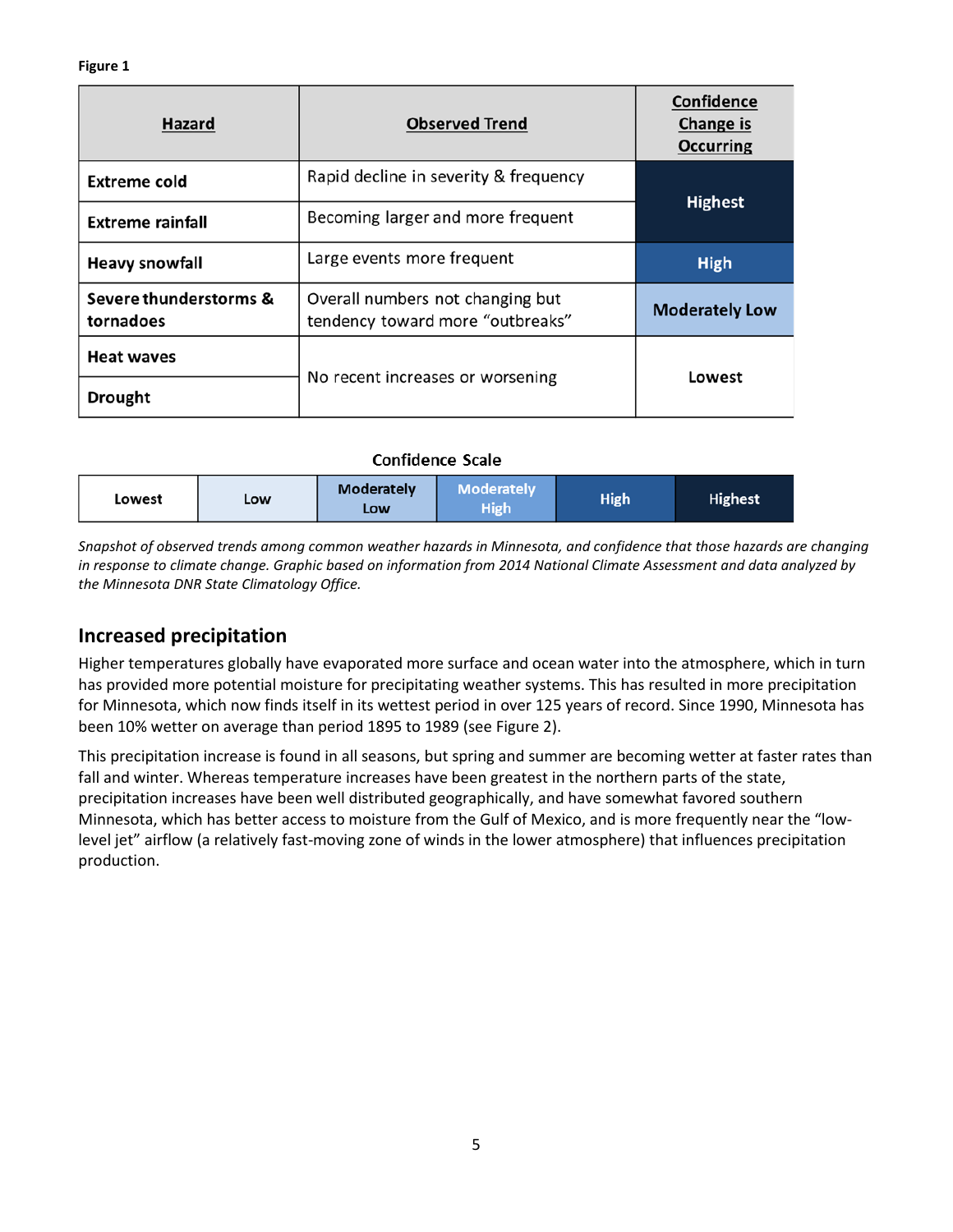

*Statewide average annual precipitation, by decade, for the period 1895-2017. Please note that the 1890s and 2010s have fewer than 10 years of record. Source: Minnesota DNR State Climatology Office and National Oceanic and Atmospheric Administration (NOAA) Climate at a Glance [\(http://www.ncdc.noaa.gov/cag/\)](http://www.ncdc.noaa.gov/cag/))*

## **Heavy rainfall and unprecedented extremes**

Heavy rainfall events in Minnesota are already becoming larger and more common, and have been contributing to an increasing share of annual precipitation in Minnesota. For instance, the state has 40 daily weather observing sites whose records stretch back more than 100 years. These long-term stations have shown a 20% increase in the annual number of 1-inch daily rainfalls, a 65% increase in the number of 3-inch rainfalls, and a 13% increase in the size of the heaviest rainfall of the year. Additionally, the single heaviest rainfall amount recorded per 10-year interval at those 40 sites has roughly doubled (from just over five inches to just over 10 inches) during that same period (see Figure 3).

Research specific to the Upper Midwest indicates that the physical mechanisms supporting heavy rainfall events in Minnesota are likely to have begun intensifying in response to climate change. This research also shows that these major events may be taking place earlier during the growing season than the historical average. Thus, in addition to increases in the frequency and intensity of heavy rainfall, its seasonal timing may be expanding across the calendar.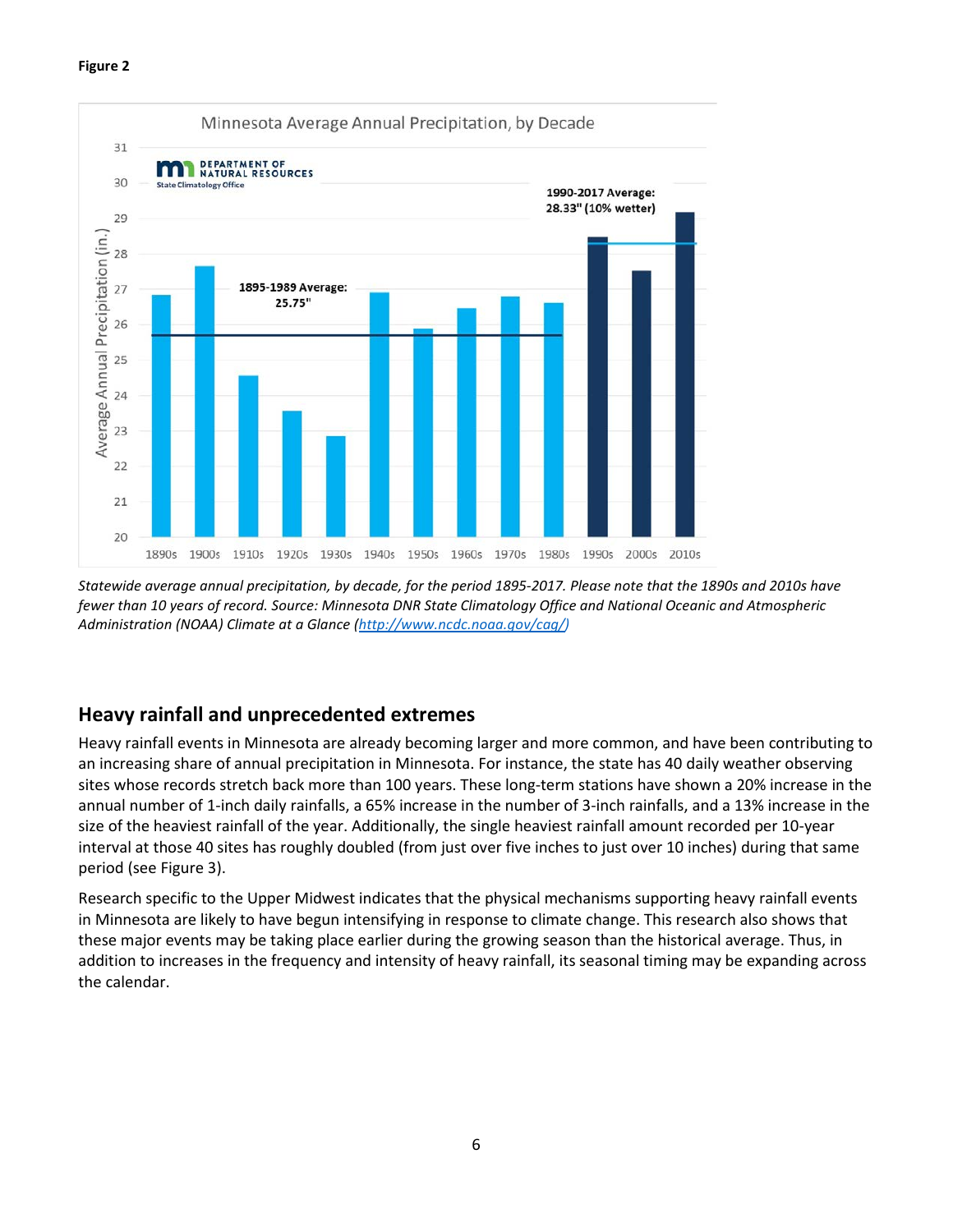

*Changes in the frequency of one-inch rainfalls relative to the 1916-1960 average (vertical bars), from 40 long-term stations in Minnesota. Also shown are the 10-year average (lower dotted line, right axis) and 10-year maximum values (upper solid line, right axis) of the heaviest single rainfall amount recorded each year at any of the 40 stations. Note that the 10-year maximum value has doubled from just over five inches at the beginning of the record, to just over 10 inches at the end of the record. Courtesy of Minnesota State Climatology Office.* 

In addition to increases in the frequency and magnitude of heavy rain, Minnesota has also seen a dramatic increase in large-coverage flash floods events in recent years. Since the year 2000, the state has had eight catastrophic "mega-rain events" — when at least six inches of rain falls on an area greater than 1,000 square miles. The years 2002 and 2016 both had two of these damaging rainstorms. By contrast, the 30 years from 1970 through 1999 saw only four. Incidentally, the mega-rains since 2000 have included the largest, earliest, and latest on record, suggesting that we are seeing not just an intensification, but also a lengthening of our heavy and extreme rainfall season.

### **Projected continued enhancement of extreme precipitation**

In the years and decades ahead, winter warming and increased extreme rainfall will continue to be Minnesota's two leading symptoms of climate change (see Figure 4).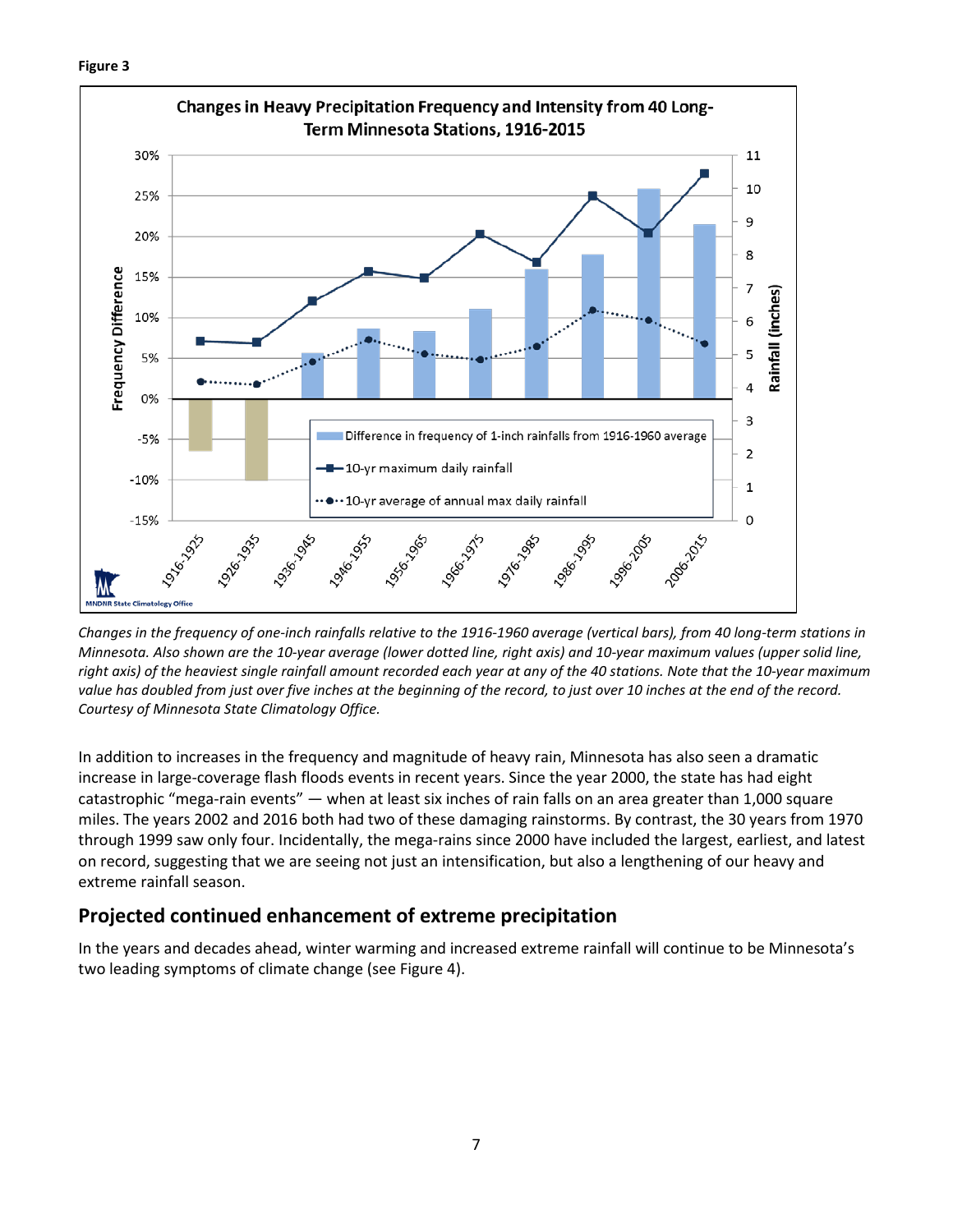**Figure 4**

| <b>Hazard</b>                       | <b>Projections through century</b>                                                                          | Confidence in<br>projected changes |  |  |  |  |
|-------------------------------------|-------------------------------------------------------------------------------------------------------------|------------------------------------|--|--|--|--|
| Extreme cold                        | Continued loss of cold extremes and<br>dramatic warming of coldest conditions                               | <b>Highest</b>                     |  |  |  |  |
| <b>Extreme rainfall</b>             | Continued increase in frequency and<br>magnitude; unprecedented flash-floods                                |                                    |  |  |  |  |
| <b>Heat waves</b>                   | More hot days with increases in severity,<br>coverage, and duration of heat waves                           | <b>High</b>                        |  |  |  |  |
| <b>Drought</b>                      | More days between precipitation events,<br>leading to increased drought severity,<br>coverage, and duration | <b>Moderately High</b>             |  |  |  |  |
| <b>Heavy snowfall</b>               | Large events less frequent as winter<br>warms, but occasional very large snowfalls                          |                                    |  |  |  |  |
| Severe thunderstorms &<br>tornadoes | More "super events" possible, even if<br>frequency decreases                                                | <b>Moderately low</b>              |  |  |  |  |

| Lowest | LOW | Low | Moderately   Moderately<br><b>High</b> | <b>High</b> | <b>Highest</b> |
|--------|-----|-----|----------------------------------------|-------------|----------------|
|        |     |     |                                        |             |                |

Confidence Scale

*Snapshot of projected and expected trends among common weather hazards in Minnesota, and confidence that those hazards will change (further) through the year 2099 in response to climate change. Graphic based on information from 2014 National Climate Assessment, and data analyzed by the Minnesota DNR State Climatology Office.*

Greenhouse gas concentrations will continue rising through the century, and the air's ability to trap heat from the earth's surface will increase accordingly. As a result, winters, and cold conditions in particular, will continue warming well beyond historical bounds. Continued warming of the atmosphere will evaporate even more water into the air, further limiting the amount of cooling Minnesota will be able to achieve at night and during the winter. This increased water vapor will also enhance precipitating weather systems, continuing the trend toward more — and larger — heavy rainfall events (see Figure 5). Minnesota can expect unprecedented rainfall events during the remainder of the 21st century.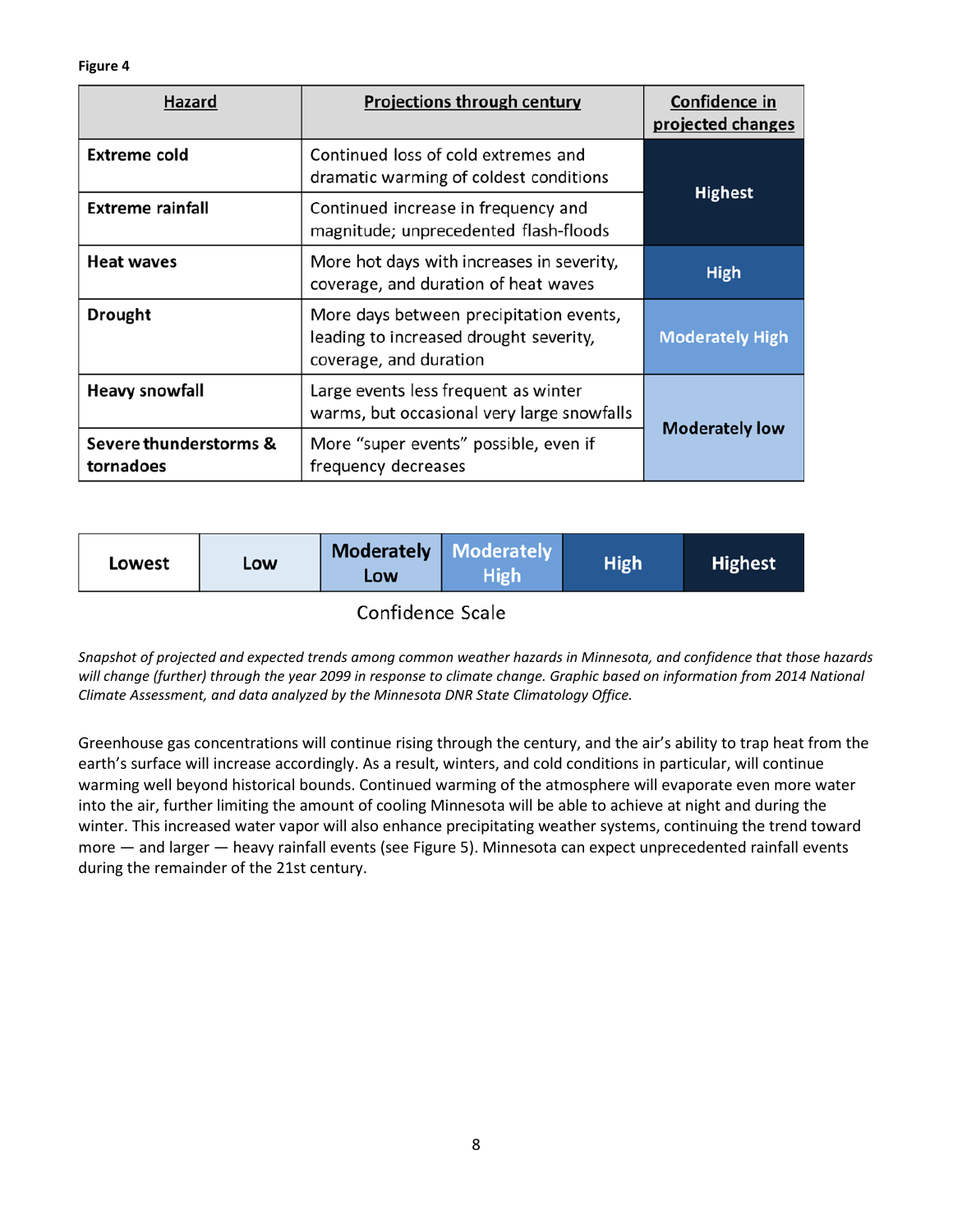#### **Figure 5**



*Projected changes by mid-century in number of days annually with heavy rainfall, defined as the upper 2% of daily precipitation for the 1971-2000 climate period. Left image is the "ensemble" or model average for a lower emissions scenario. The right image is the same, but for a higher emissions scenario. Images derived from output used for the 2014 National Climate Assessment, courtesy of GLISA (Great Lakes Integrated Science + Assessments).*

## **Impacts of climate change in Minnesota**

The observed measurements and future projections described by the National Climate Assessment and the Minnesota State Climatology Office provide insight into climate trends that are impacting Minnesota now as well as those anticipated in the future. Complicating the varied impacts of climate change is that these changes also interact with and reinforce each other. For example, drought and heat may both contribute to wildfires, which may in turn lead to changes in plant and animal populations as well as other ecological shifts. Extreme precipitation may increase flooding, along with the potential for runoff or combined-sewer overflow and contamination of recreational and drinking water sources, which may already be in short supply due to drought. In addition, climate change will amplify the effects of existing public health and environmental challenges, such as impaired air quality, loss of wildlife habitat, invasive species, and limitations to clean water supplies.

As informed by climate data and trends, Minnesota state agencies are identifying significant current and future climate change impacts. These impacts, including variable and considerable changes in temperature and precipitation, are expected to have substantial effects on public health, community infrastructure, ecosystem health, environmental quality, and natural resource-based economies.

The following description of the impacts of extreme weather events summarizes some currently observed and anticipated impacts of climate change by ICAT member agencies.

### **Extreme weather events**

Both observed climate data as well as future projections indicate increases in very heavy precipitation in Minnesota. Heavy precipitation events, storms, and flooding have significant impacts on Minnesota's communities and ecosystems. These include effects on water and soil resources, agriculture, drainage infrastructure, human health, stormwater management, wastewater treatment, solid waste management, and emergency response.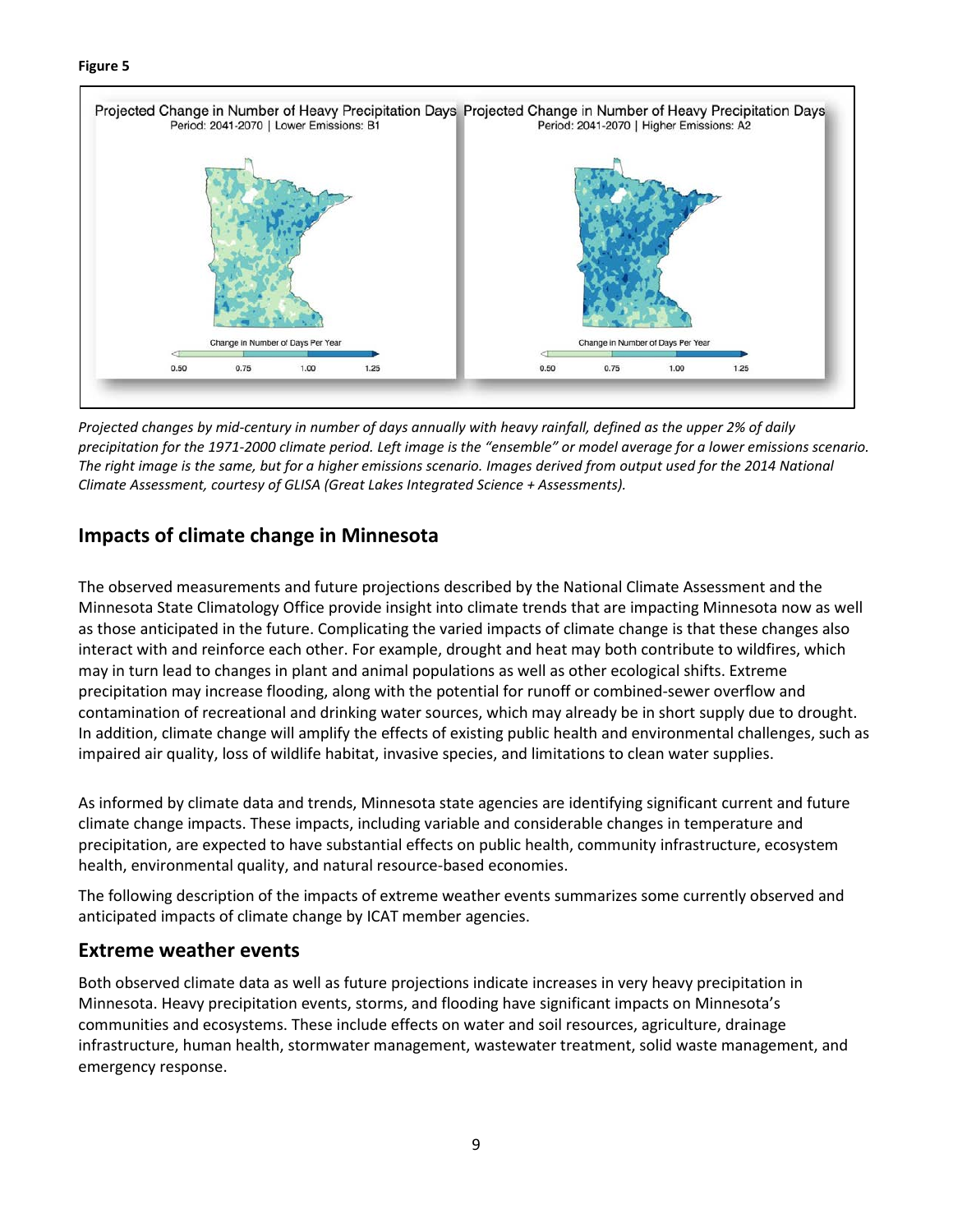More frequent, heavier, or longer-duration rainfall events will increase soil erosion and runoff, thereby increasing deposition of sediment and contaminants in water bodies. Climate change has the potential to impact the quality of water and soil resources throughout Minnesota.

More frequent extreme weather events will impact Minnesota agriculture, resulting in increased runoff of fertilizers, pesticides, and sediment particularly from agricultural fields that do not have best management practices in place such as buffers, grassed waterways, and crop residue left on the fields. Field flooding can result. There are also costs to the state for disaster assistance (e.g., the Minnesota Department of Agriculture's flood assistance programs) which will likely increase as a result of climate change.

Damage to feed crops from extreme weather also affects livestock. Greater precipitation increases challenges for applying manure in an environmentally safe manner to fields. Flooding can also cause overflow of manure storage basins which have inadequate storage capacity, leading to contamination of nearby water bodies and death of aquatic organisms.

Increased extreme weather events put additional pressure on the state's drainage infrastructure. There is a potential for more erosion within older drainage systems that do not have adequate outlets or erosion controls in place.

Flash flooding from extreme precipitation can damage the built environment, affecting commercial and residential buildings, roads, parks, and stormwater infrastructure. Water-saturated soils can destabilize bluffs, trees, and utility poles.

Flooding from increased average rainfall, rapid snowmelt, or localized, heavy rainfall can lead to human health impacts such as:

Persistent mold problems in homes and businesses.

Increases in food and water-borne illness

Food insecurity

Injury (particularly due to unsafe structures and clean-up efforts).

Interruption of medical and emergency services. .

Stress and mental health impacts due to trauma, displacement, and loss.

Death from drowning.

Flooding contaminates freshwater sources with untreated or partially treated sewage and can contaminate food crops with waste from nearby livestock or wild animals, threatening food safety. Increased water flow from a flood may disrupt municipal water supplies and sewage treatment facilities, as well as private wells and on-site septic systems. Flooding of private wells is a particularly serious public health concern, given that, in general, well owners do not test or treat their water according to health-protective guidelines. Flooding is also connected to direct (anxiety, stress) and indirect (post-traumatic stress disorder, chronic stress, social cohesion) mental health impacts. Resources for recovery need to focus on immediate issues as well as be expanded to include full community recovery, which can take years.

Changes in amount, frequency, and intensity of precipitation impact stormwater management, potentially exceeding the design capacity of stormwater treatment structures or impacting future structure design. Extreme weather also adds to challenges in monitoring water quality.

Higher peak intensity rainfall events may result in bypass of wastewater treatment facilities or sanitary sewer overflows, leading to the release of minimally treated or untreated wastewater. Wastewater facility staff need to track changes in floodplain elevations as peak rainfall intensities increase so that treatment facility infrastructure can be protected during possible flood events.

There is increased need to properly clean up and manage solid waste, hazardous materials, and debris after floods, storms, and other natural disasters. More frequent occurrences of natural disasters increase the demand for disaster remediation and coordination efforts, as well as for trained staff to meet these specific needs. Design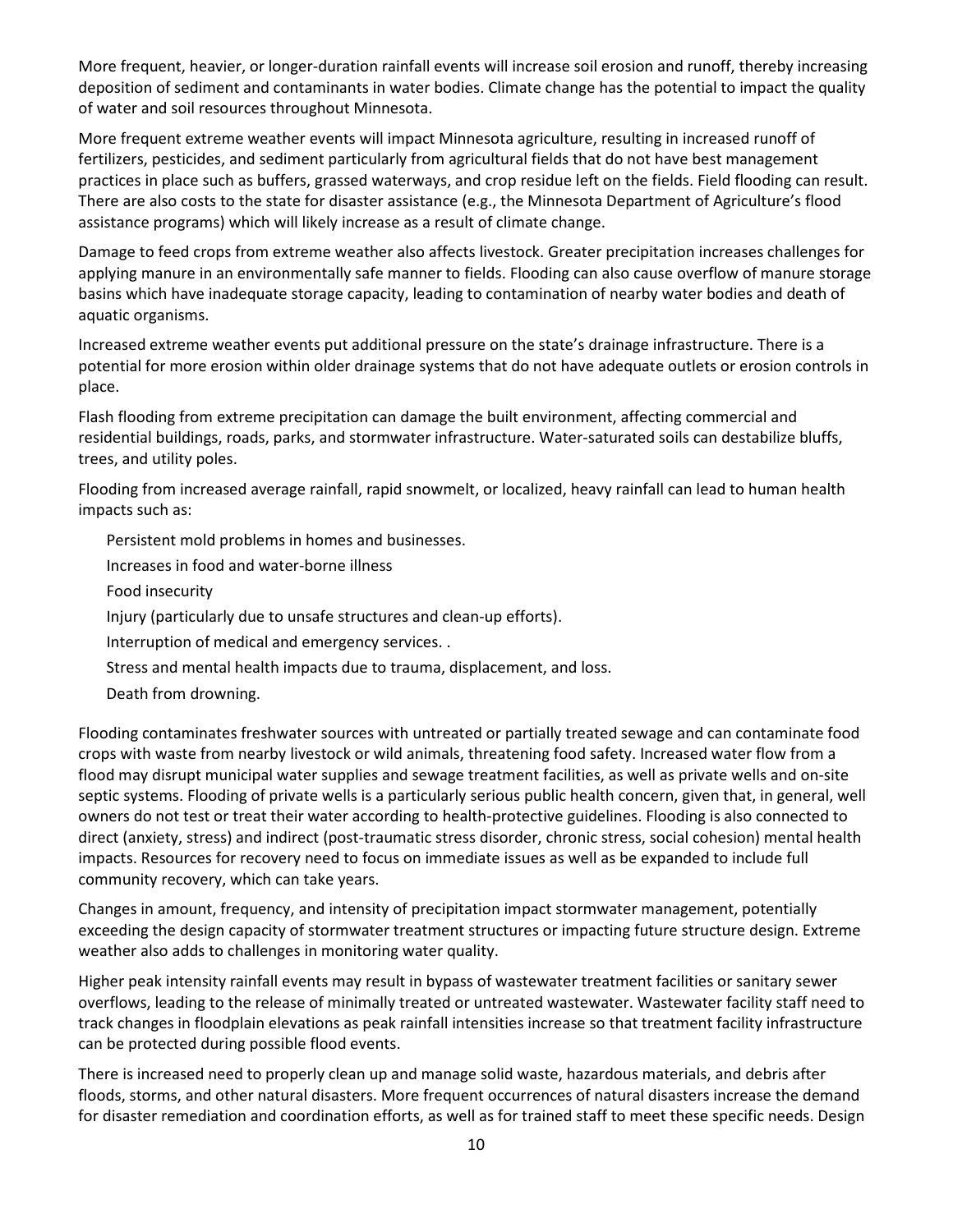standards for permitted waste management facilities are linked by rule to certain magnitudes of storm events (i.e., 25- or 100-year storms), and as storm severity increases, this impacts facility needs. There is accelerated use of existing waste management capacity due to more waste and debris resulting from extreme weather.

Increasing numbers of floods and storms raise the need for state support and response. A greater demand for response from limited staff reduces time available for internal and external preparedness, including partnering and preparing with local units of government, state agencies, and industry. Infrastructure damage due to flooding and storms, such as flooded roads and power and communication technology outages, can disrupt emergency response in affected areas, which also has health impacts.

Populations particularly vulnerable to flooding and extreme weather events include the elderly and those without the ability to evacuate when necessary. Long-term recovery from flooding and extreme weather events can be more difficult for low-income populations, especially in regards to housing and employment. Community infrastructure (cohesion, relationships, ability to respond as a whole) should be considered just as much as environmental and built infrastructure.

## **6) Collaboration with the State Hazard Mitigation Plan Development**

This white paper seeks to support the development of [Minnesota's State Hazard Mitigation Plan](https://dps.mn.gov/divisions/hsem/hazard-mitigation/Pages/default.aspx) as is being updated by the MN Division of Homeland Security and Emergency Management. Hazard mitigation, as defined by the Disaster Mitigation Act of 2000, is any sustained action taken to reduce or eliminate the long-term risk to human life and property from hazards. A recent study on hazard mitigation shows that for each dollar spent on mitigation, society saves an average of six dollars in avoided future losses. (National Institute of Building Sciences, 2017) Mitigation can take many different forms from construction projects to public education.

The development of a mitigation strategy allows the State of Minnesota to create a vision for preventing future disasters, establish a common set of mitigation goals across state, tribal, and local agencies, prioritize actions, and evaluate the success of such actions. The Minnesota Mitigation Strategy is based on the results of the statewide risk assessment, local and tribal risk assessments and mitigation strategies, and additional recommendations by mitigation stakeholders. The goals are broad, forward-looking statements that outline in general terms what the state would like to accomplish in collaboration with its partners.

The simplified, straightforward and implementable goals and objectives for the state are provided below.

#### **State of Minnesota Hazard Mitigation Goals and Objectives:**

Goal 1. Enhance the State's capacity to make Minnesota more resilient to the effects of all hazards.

Goal 2. Build and support local capacity and commitment to increase resiliency to all hazards.

- Increase awareness and knowledge of hazard mitigation principles and practice among local public officials.
- Provide direct technical assistance to local public officials and help communities obtain funding for mitigation planning and project activities.
- Encourage communities to update and implement local hazard mitigation plans and incorporate with other land use planning mechanisms.
- Improve compliance with State floodplain regulations and encourage participation in the National Flood Insurance Program (NFIP), and Community Rating System (CRS).
- Provide training and assist jurisdictions in developing and implementing cost-beneficial mitigation projects.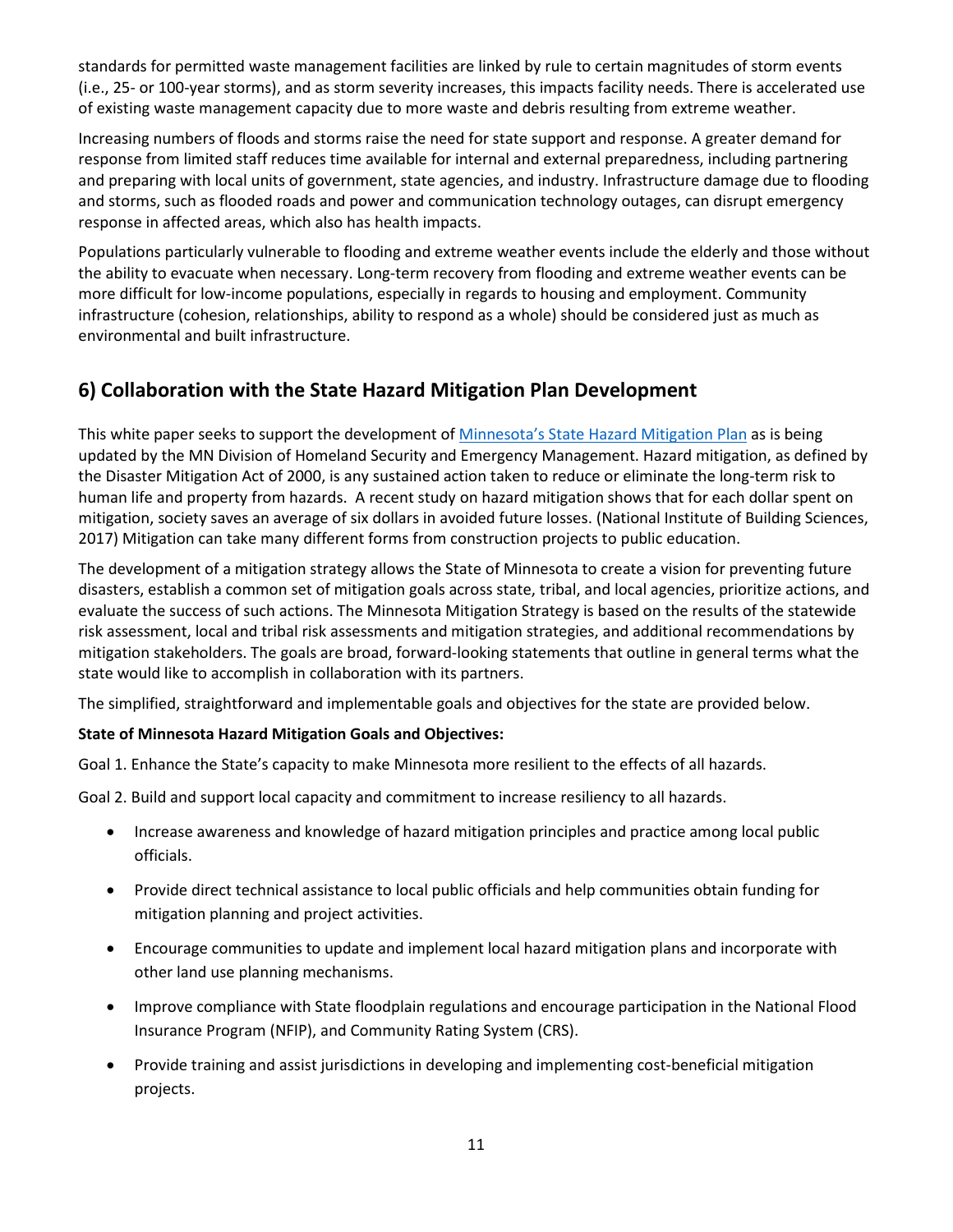• Maximize available post-disaster "windows of opportunity" to implement major mitigation outreach initiatives, including social media.

## **7) Resiliency Actions for Extreme Precipitation and Cross-cutting Themes**

The tables below summarize resiliency actions to extreme precipitation for state policy, local planning and regulations, structure and infrastructure projects, natural systems protection, and education and awareness programs. The goal of the resiliency actions in the following tables is to reduce negative flooding-related health impacts, property loss, and economic disruption due to extreme precipitation.

The five categories of action in the table include:

**State Policy:** Recommended changes to state policies to increase protection of infrastructure, industries or natural systems from changes in extreme precipitation.

**Local Planning and Regulations**: Government, administrative, or regulatory actions or processes that influence the way land and buildings are developed and built. These actions also include public activities to reduce hazard losses.

**Structure and Infrastructure Projects:** Actions that involve the construction of structures to reduce the impact of a hazard, such as dams, levees, floodwalls, seawalls, retaining walls, and safe rooms; and actions that involve the modification of existing buildings or structures to protect them from a hazard or remove them from the hazard area.

**Natural Systems Protection:** Actions that, in addition to minimizing hazard losses, preserve or restore the functions of natural systems. These actions include sediment and erosion control, stream corridor restoration, watershed management, forest and vegetation management, and wetland restoration and preservation.

**Education and Awareness Programs:** Actions to inform and educate citizens, elected officials, and property owners about the hazards and potential ways to mitigate them. Such actions include outreach projects, real estate disclosure, hazard information centers, and school age and adult education programs.

#### **These resiliency actions address the following hazards related to extreme precipitation:**

- Flash flooding
- Riverine flooding
- Lake and wetland flooding
- Winter storms
- **Erosion**
- Landslides and mudslides
- **Subsidence**

#### **The resiliency actions are ranked on the following metrics:**

- Ease of action (high or low)
- **•** Potential impact (high or low)

The charts below represent input from over 50 stakeholders attending a half-day workshop on Building Resiliency to Extreme Precipitation in Minnesota held in St. Paul on May 14, 2018. Attendees were invited based on their expertise in the five categories of action above, and divided into groups during the workshop. Each topic group was provided with a draft list of Resiliency Actions relevant to their topic and was tasked with making changes to the draft list (adding, editing or removing actions) and then prioritizing and ranking the actions in their category,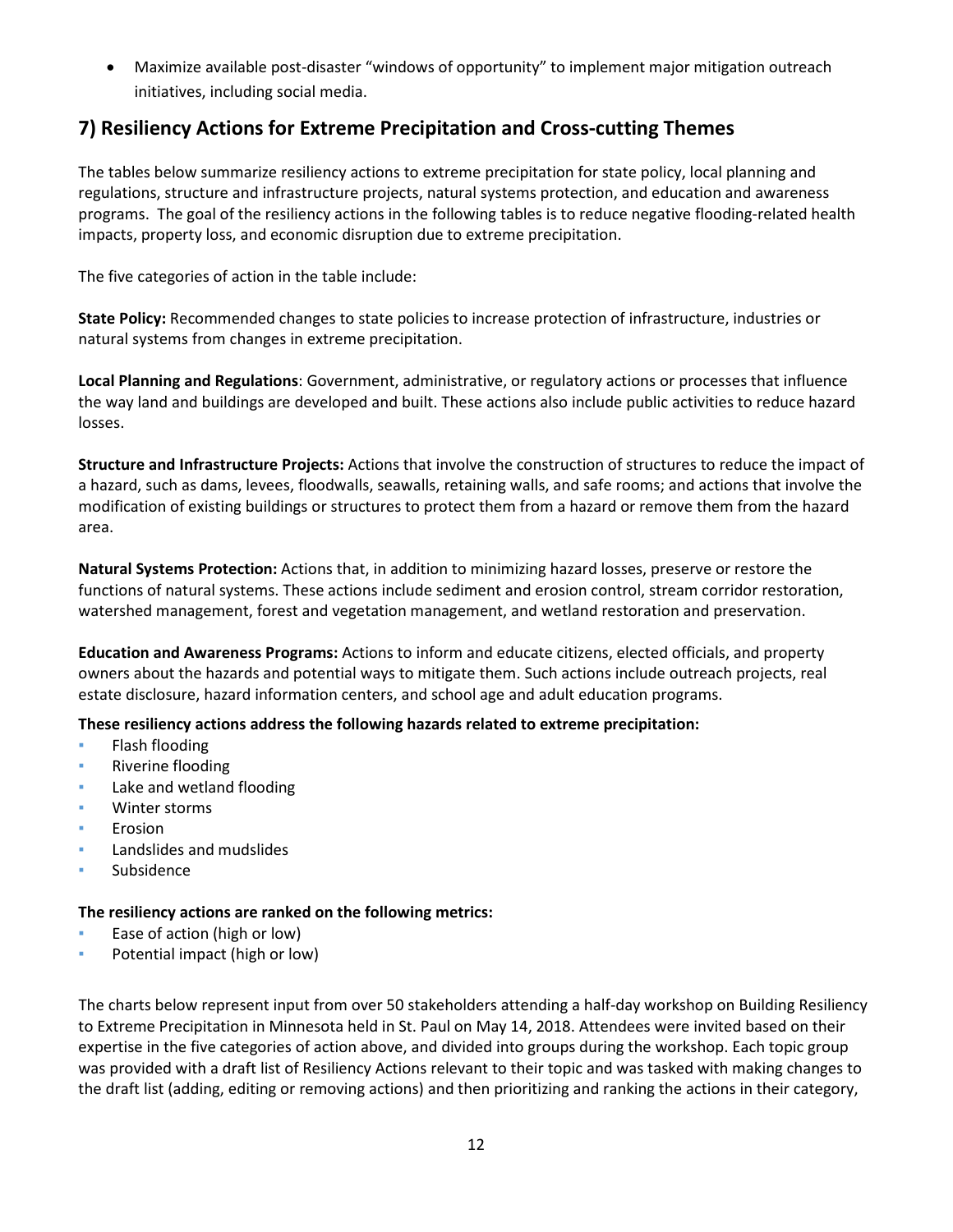with the focus being on the top actions they would recommend. The edited actions and selected priorities are listed below in priority order with the top five recommendations numbered for each topic.

A primary outcome of this White Paper is to move toward implementation of priority resiliency actions. To progress toward this goal the top 25 priority actions identified in the White Paper (top 5 from each category) were reviewed to come up with five cross cutting themes. The themes below will be used to help identify the highest priorities for implementation.

- **Improve availability, accessibility, and quality of data relevant to preparing for current and projected extreme precipitation events** (including climate projections, historical data, ongoing monitoring, and characterization of natural flow regimes)
- **Implement policies that will increase resilience to extreme precipitation** (including development of model codes, setting standards for state bonding projects, providing flexibility in state building codes, and improved emergency response)
- **Better incorporate resilience into local and statewide planning and associated ordinances and funding**  (including flood mitigation strategies, consideration of mental and behavioral health concerns, sensitivity to at risk populations, promotion of green infrastructure, and protection of natural areas)
- **Further integrate resilience considerations into design, siting, maintenance, and funding of built and natural infrastructure** (including a focus on critical facilities and infrastructure, removal of structures when needed from flood hazard areas, utilization of stable plant communities and soil health, and prioritization of best practices)
- **Advance resilience to extreme precipitation through outreach, education, demonstration projects, voluntary programs, and developing partnerships for collective action** (including local governments, atrisk populations, agricultural producers, private well users, and property owners)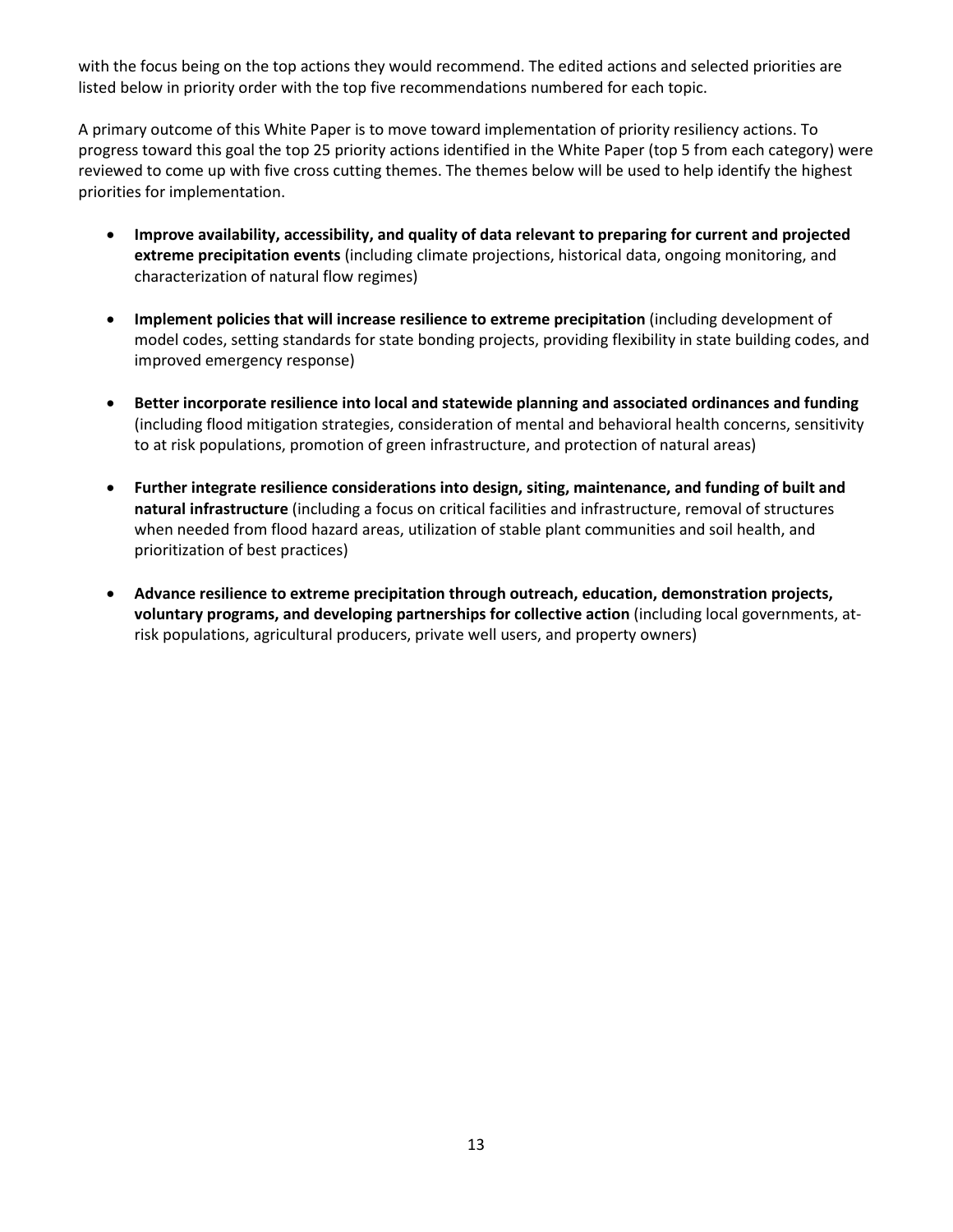# **State Policy**

| <b>Resiliency Action</b>                                                                                                                                                                                                                                                                                                                                                                                             | Flooding<br>Flash | Flooding<br>Riverine | Flooding<br>ake and<br>Wetland | Storms<br>Winter | Erosion      | <b>Mudslides</b><br>Landslides<br>and | Subsidence | Inigh or low<br>Ease of<br><b>Action</b> | (high or low)<br>Potential<br>Impact |
|----------------------------------------------------------------------------------------------------------------------------------------------------------------------------------------------------------------------------------------------------------------------------------------------------------------------------------------------------------------------------------------------------------------------|-------------------|----------------------|--------------------------------|------------------|--------------|---------------------------------------|------------|------------------------------------------|--------------------------------------|
| #1 Fund development and dissemination of dynamically downscaled climate projection<br>data to enable local decision-making and education.                                                                                                                                                                                                                                                                            | Χ                 | X                    | X                              | X                | X            | X                                     | X          | High                                     | High                                 |
| #2 Provide increased flexibility in state building codes to address extreme<br>precipitation, including during the code adoption process, by reviewing and amending<br>the model codes as needed to address extreme precipitation, and by statutorily<br>authorizing any municipality with the approval of the state building official to adopt a<br>more restrictive ordinance when climatic conditions warrant it. | X                 | X                    | X                              | X                | X            | X                                     | X          | Low                                      | High                                 |
| #3 Adopt new statewide policies and revise existing ones to reduce stormwater runoff.                                                                                                                                                                                                                                                                                                                                | X                 | X                    | X                              | X                | X            | X                                     |            | Low                                      | High                                 |
| #4 Require incorporation of water-sensitive infrastructure - such as protection of<br>natural areas, development of green infrastructure, and minimization of impervious<br>areas to treat both water quality and quantity - in all comprehensive plans and<br>watershed plans.                                                                                                                                      | X                 | X                    | X                              | X                | X            | X                                     |            | Low                                      | High                                 |
| #5 Establish resiliency standards for state bonding projects and increase capital<br>investment in climate-adapted and resilient infrastructure throughout the state.                                                                                                                                                                                                                                                | Χ                 | Χ                    | X                              | X                | X            | $\boldsymbol{\mathsf{X}}$             | Χ          | Low                                      | High                                 |
| Increase state funding to enhance resilience to extreme precipitation, including<br>exploring potential mechanisms to accomplish this such as a state revolving fund or<br>green bank.                                                                                                                                                                                                                               | Χ                 | X                    | X                              | $\mathsf{X}$     | X            | $\times$                              |            | Low                                      | High                                 |
| Improve flood risk assessment methods and mapping.                                                                                                                                                                                                                                                                                                                                                                   | X                 | X                    | X                              | X                | $\mathsf{X}$ | X                                     | X          | Low                                      | High                                 |
| Fund partnership efforts to gather, maintain and disseminate current information<br>about populations vulnerable to climate change impacts to better serve their needs.                                                                                                                                                                                                                                              | X                 | X                    | X                              | X                | $\mathsf{X}$ | X                                     | Χ          | Low                                      | Low                                  |
| Integrate climate adaptation into watershed-based planning efforts through<br>collaboration and agency support.                                                                                                                                                                                                                                                                                                      |                   |                      |                                |                  |              |                                       |            |                                          |                                      |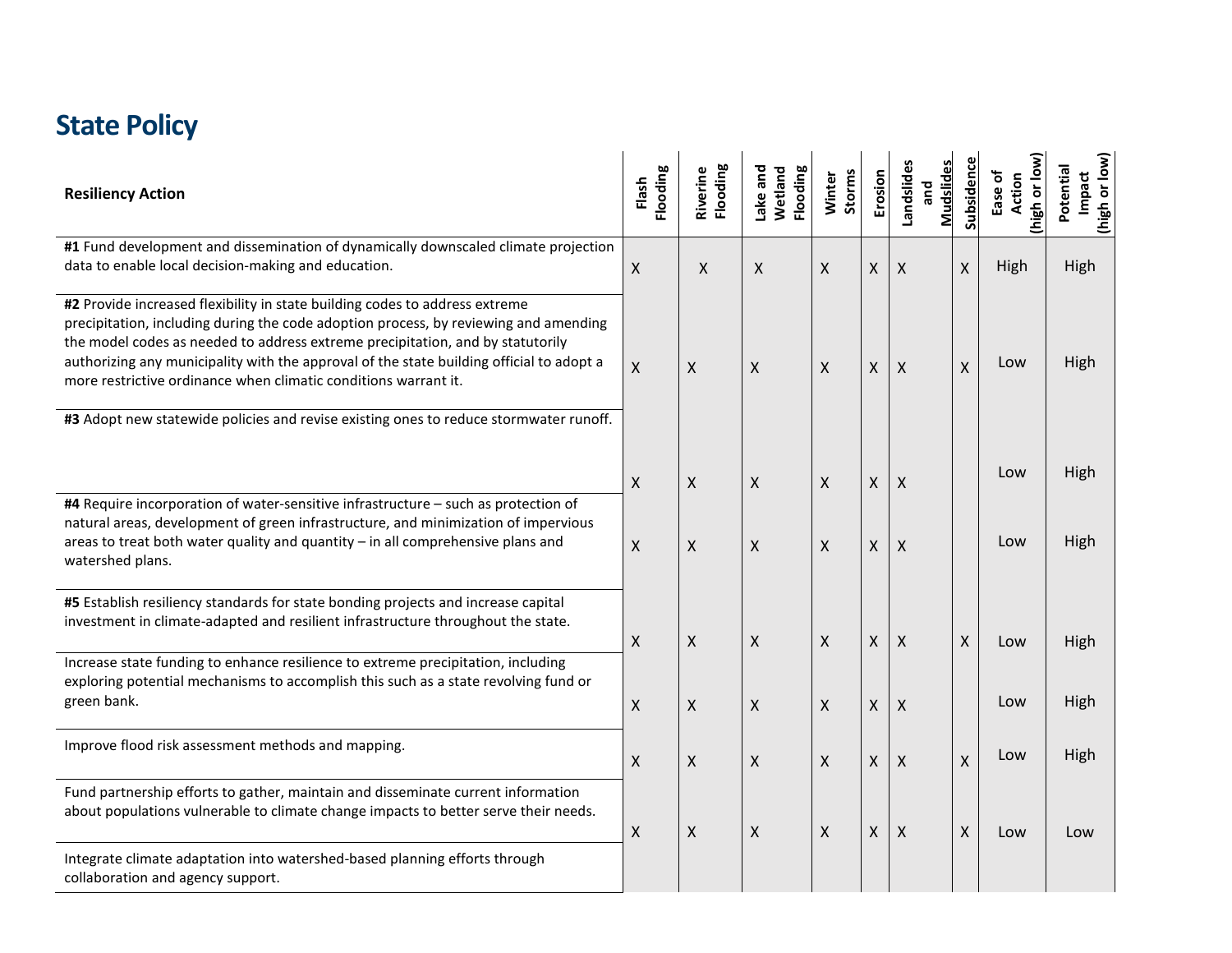|                                                                                                             | X | $\times$  | X | X | X | l X      | $\boldsymbol{\mathsf{X}}$ | Low | Low  |
|-------------------------------------------------------------------------------------------------------------|---|-----------|---|---|---|----------|---------------------------|-----|------|
| State government establishes a goal and tracking system to increase resiliency to<br>extreme precipitation. | X | X         | X | X | X | $\times$ | X                         | Low | High |
| Adopt new statewide policies that promote reuse of water.                                                   |   | $\lambda$ |   |   |   |          |                           | Low | High |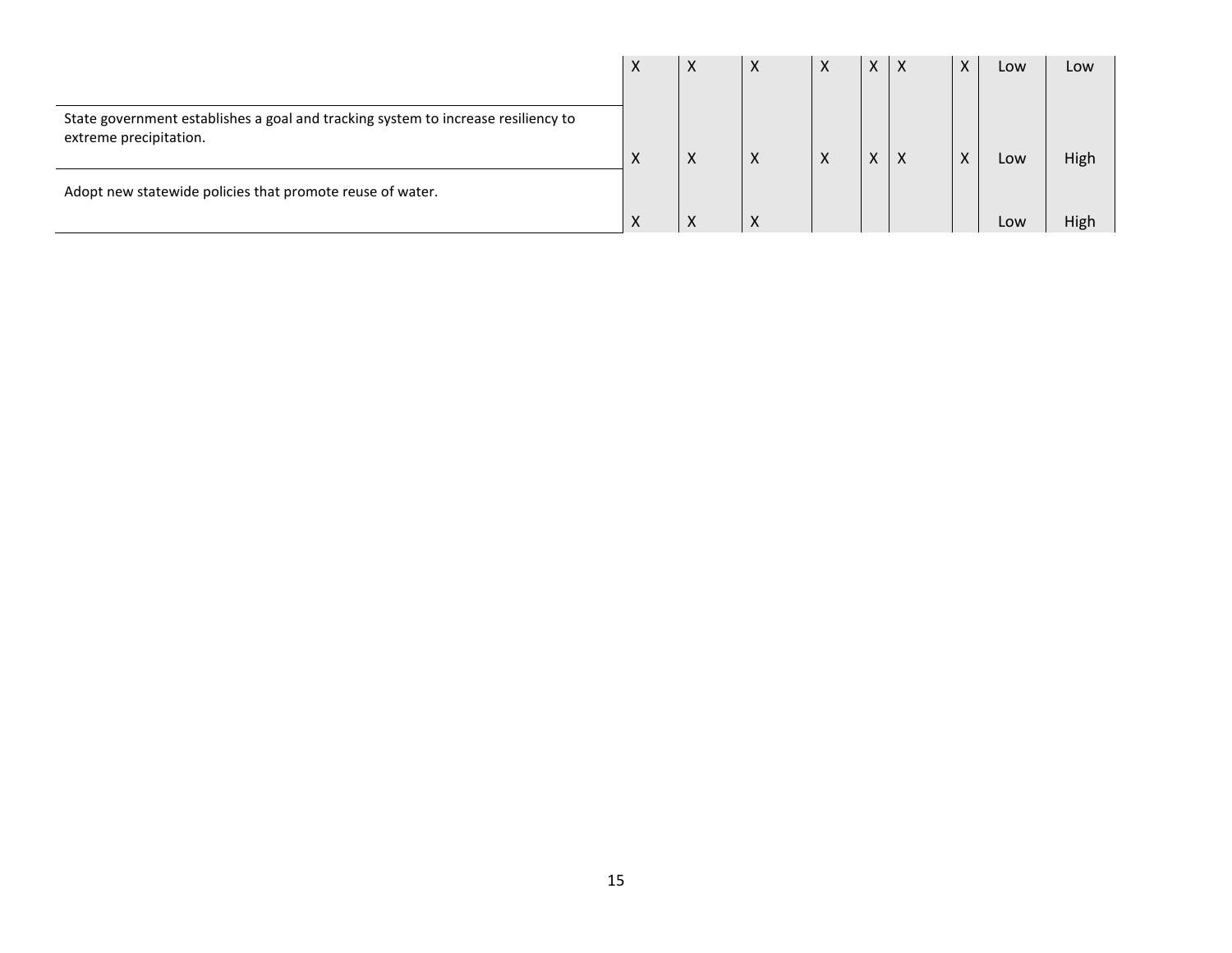| <b>Resiliency Action</b>                                                                                                                                                                                                                                                                                                              | Flooding<br>Flash | Flooding<br>Riverine | land<br>and Wetl<br>Flooding<br>ake | <b>Storms</b><br>Winter | Erosion                   | Landslides and<br>ပ္မိ<br>Mudslid | Subsidence         | Action<br>or Low)<br>፟፟፟፟፟፟<br>(High<br>Ease | Impact<br>or Low)<br>Potential<br>(High |
|---------------------------------------------------------------------------------------------------------------------------------------------------------------------------------------------------------------------------------------------------------------------------------------------------------------------------------------|-------------------|----------------------|-------------------------------------|-------------------------|---------------------------|-----------------------------------|--------------------|----------------------------------------------|-----------------------------------------|
| #1 Incorporate specific flood mitigation strategies and associated funding mechanisms in local planning.                                                                                                                                                                                                                              | X                 | X                    | $\mathsf{X}$                        | X                       |                           |                                   |                    | Low                                          | High                                    |
| #2 Incorporate mental and behavioral health strategies into local all-hazards plans by identifying lead<br>and support agencies to provide mental and behavioral care and identifying support processes, critical<br>facilities, and resources for first responders during post-disaster scenarios.                                   | X                 | X                    | $\mathsf{X}$                        | X                       |                           | X                                 | $\pmb{\chi}$       | High                                         | Low                                     |
| #3 Include at-risk populations when designing post-disaster recovery plans to ensure that plans for<br>rebuilding and resource allocation take into account at-risk populations' needs, including education and<br>communication.                                                                                                     | X                 | X                    | X                                   | X                       |                           | X                                 | X                  | High                                         | High                                    |
| #4 Include specific requirements and recommendations for addressing extreme precipitation in<br>community comprehensive plans and where appropriate adopted into ordinances.                                                                                                                                                          | Χ                 | X                    | X                                   | $\mathsf{X}$            | $\boldsymbol{\mathsf{X}}$ | X                                 | X                  | High                                         | High                                    |
| #5 Implement urban and regional planning that considers protection of natural areas, development of<br>green infrastructure, protection of floodplains, and minimization of impervious areas to treat both<br>water quality and quantity though a variety of practices, including ecological restoration and green<br>infrastructure. | $\mathsf{X}$      | X                    | X                                   | $\mathsf{X}$            | X                         | X                                 | Χ                  | Low                                          | High                                    |
| Strengthen local partnerships.                                                                                                                                                                                                                                                                                                        | Χ                 | X                    | X                                   | X                       | X                         | $\pmb{\times}$                    | $\pmb{\mathsf{X}}$ | High                                         | High                                    |
| Restrict new development and remove current development in floodplain areas.                                                                                                                                                                                                                                                          | X.                | X                    | $\mathsf{X}$                        | X                       | X                         | X                                 | X                  | Low                                          | High                                    |
| Adopt and enforce Building Codes and Development Standards that increase resilience to extreme<br>precipitation such as for snow load and flooding, or soil creating soil conditions that can infiltrate water<br>on new developments.                                                                                                | X                 | X                    | $\mathsf{X}$                        | X                       | X                         | $\mathsf{X}$                      | $\pmb{\chi}$       | Low                                          | Low                                     |
| Adopt other local ordinances and development standards that address extreme precipitation.                                                                                                                                                                                                                                            | Χ                 | Χ                    | X                                   | X                       | $\boldsymbol{\mathsf{X}}$ | $\mathsf{X}$                      | X                  | High                                         | Low                                     |
| Improve stormwater infrastructure management planning and implementation (including design,<br>construction, and maintenance) through collaboration and use (by implementing a communications<br>plan) of the Minnesota Stormwater Manual.                                                                                            | X                 | X                    | $\mathsf{X}$                        | $\mathsf{X}$            | X                         | $\boldsymbol{\mathsf{X}}$         | $\pmb{\chi}$       | High                                         | High                                    |
| Adopt local policies (like ordinances and Minimal Impact Design Standards (MIDS)) and provide<br>incentives.                                                                                                                                                                                                                          | Χ                 | X                    | $\pmb{\times}$                      | $\pmb{\mathsf{X}}$      | $\boldsymbol{\mathsf{X}}$ | $\boldsymbol{\mathsf{X}}$         | $\pmb{\mathsf{X}}$ | High                                         | High                                    |

# **Local Planning, Regulations and Implementation**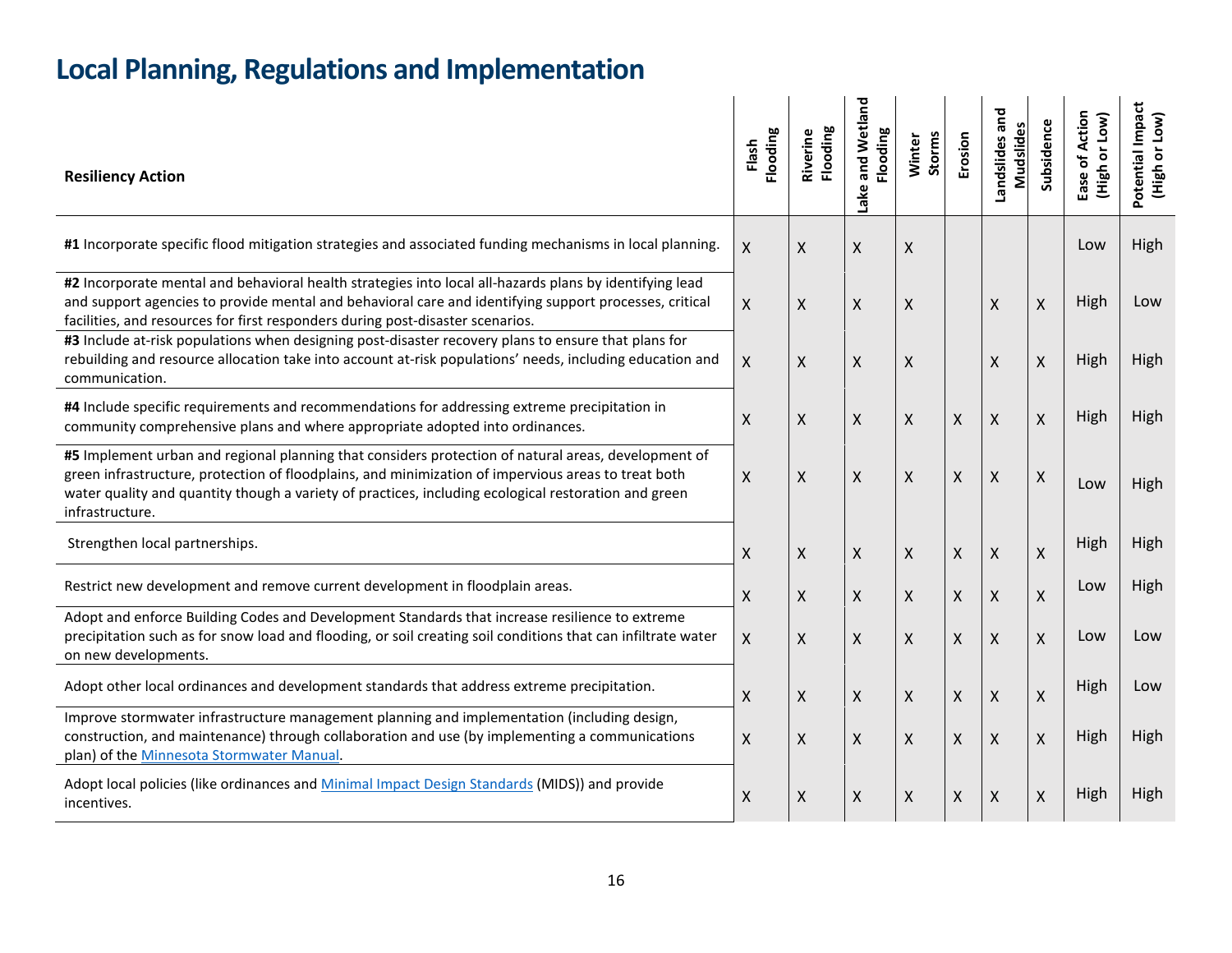| <b>Resiliency Action</b>                                                                                                         | ias<br>E | ïΖ | etland<br>ding<br>ត<br>ត<br>운<br>ake | č<br>Winter<br>$\mathfrak{so}$ | Erosion | 겯<br>စိ<br>œ<br>andslides<br>Mudslid | Φ<br><u>ăria</u><br>Sub | cit<br>۰<br>흩<br>S | mpa<br>흞<br>Нigh<br>₽<br>ō<br>௳ |
|----------------------------------------------------------------------------------------------------------------------------------|----------|----|--------------------------------------|--------------------------------|---------|--------------------------------------|-------------------------|--------------------|---------------------------------|
| Improve flood risk assessment methods, models, and mapping and connect the resources to local<br>officials and staff.            | X        | X  | X                                    | X                              | X       | $\mathsf{X}$                         | X                       | High               | High                            |
| Support compliance with the National Flood Insurance Program (NFIP) including joining the NFIP<br>community rating system (CRS). | v        | X  | X                                    |                                |         |                                      |                         | High               | High                            |
| Support education of local officials and local government staff on local flood risks and assessments.                            |          |    |                                      |                                |         |                                      |                         |                    |                                 |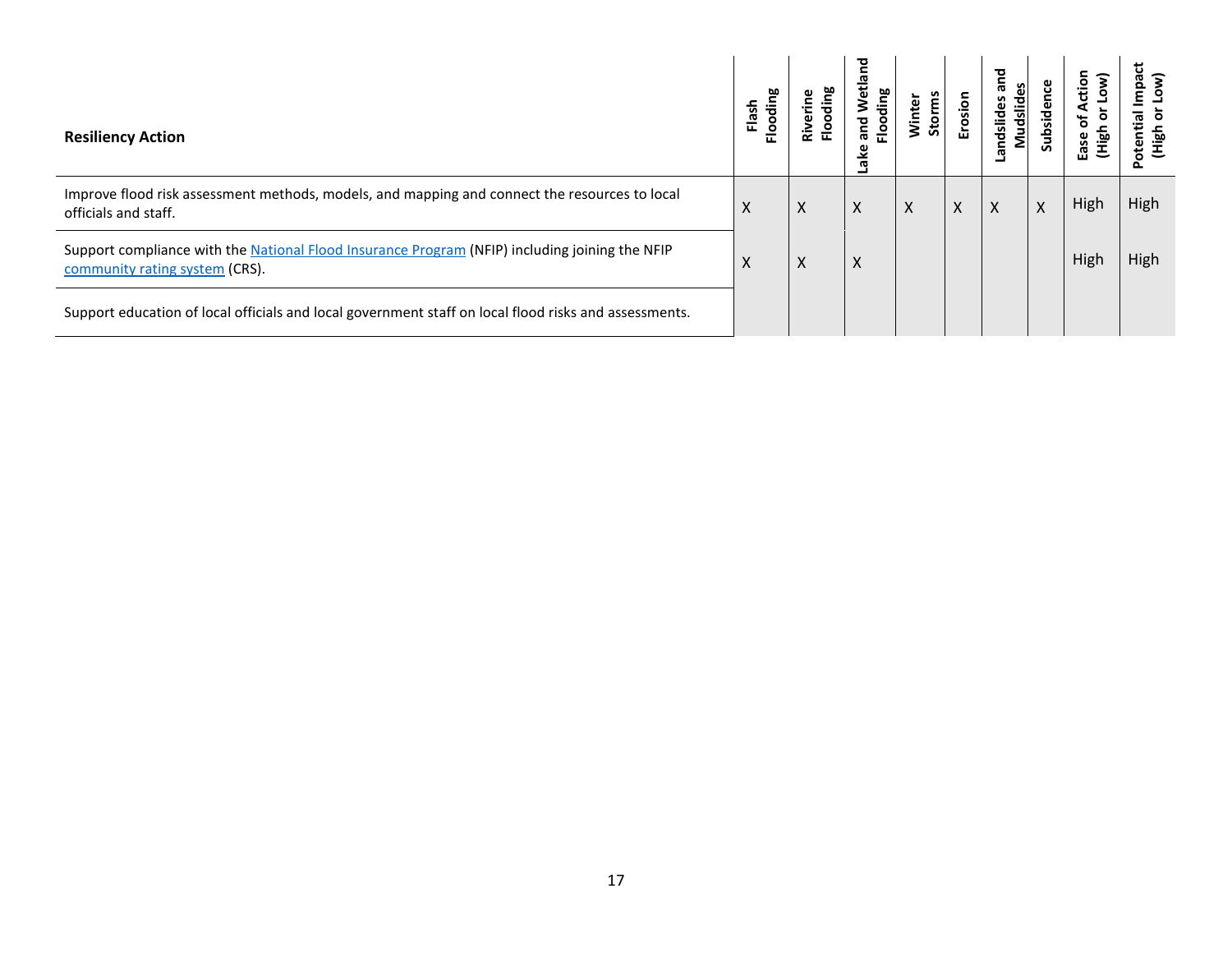| <b>Structures and Infrastructure Projects</b> |  |  |
|-----------------------------------------------|--|--|
|-----------------------------------------------|--|--|

| <b>Resiliency Action</b>                                                                                                                                                                                                                                                             | Flooding<br>Flash  | Flooding<br>Riverine | Wetland<br>Flooding<br>Lake and | Storms<br>Winter   | Erosion            | and<br>Mudslides<br>andslides | Subsidence | Ease of Action<br>(High or Low) | Potential<br>Impact<br>ŏ<br>(High |
|--------------------------------------------------------------------------------------------------------------------------------------------------------------------------------------------------------------------------------------------------------------------------------------|--------------------|----------------------|---------------------------------|--------------------|--------------------|-------------------------------|------------|---------------------------------|-----------------------------------|
| #1 Design, site and protect critical facilities and infrastructure such as roads, bridges, water<br>and energy utilities, buildings to be more resilient to extreme precipitation.                                                                                                   | X                  | Χ                    | $\pmb{\mathsf{X}}$              | $\pmb{\mathsf{X}}$ | Χ                  | $\pmb{\mathsf{X}}$            | X          | Low                             | High                              |
| #2 Support the further development and refinement of climate projections and modeling<br>for planning projects.                                                                                                                                                                      | X                  | Χ                    | $\pmb{\mathsf{X}}$              | X                  | Χ                  | X                             | X          | Low                             | High                              |
| #3 Update Atlas 14 every ten years if possible. Use of NOAA Atlas 14 rainfall frequency data<br>(designing beyond Atlas 14 for larger events when needed), best management practices,<br>landscape planning and design practices to build resilience to storm events as appropriate. | X                  | X                    | X                               | X                  | X                  | X                             | X          | High                            | High                              |
| #4 Remove existing built structures identified as high priority from flood hazard areas.                                                                                                                                                                                             | X                  | Χ                    | X                               |                    |                    |                               |            | High                            | High                              |
| #5 Prioritize maintenance for existing flood control structures, and stormwater and<br>drainage systems; including keeping floodplains, flow paths, and overflows unobstructed.                                                                                                      | X                  | Χ                    | X                               | $\pmb{\times}$     | $\mathsf{X}$       | $\pmb{\chi}$                  | X          | Low                             | High                              |
| Create infrastructure to hold back water for when it is needed such as in drain tiles with<br>water controls in agricultural areas and retention systems that can be used for irrigation in<br>urban areas.                                                                          | $\mathsf{X}$       | X                    | $\mathsf{X}$                    | $\pmb{\mathsf{X}}$ | X                  | $\mathsf{X}$                  | X          | Low                             | High                              |
| Develop public amenities such as athletic fields for water detention to provide more than<br>one function.                                                                                                                                                                           | X                  | Χ                    | X                               | X                  |                    |                               |            | High                            | High                              |
| Publish data on flood risks.                                                                                                                                                                                                                                                         | X                  | Χ                    | $\pmb{\mathsf{X}}$              | $\pmb{\times}$     | X                  | $\pmb{\mathsf{X}}$            | X          | High                            | High                              |
| Incorporate equity analysis into how, when, and where infrastructure projects are built and<br>rebuilt.                                                                                                                                                                              | X                  | X                    | X                               | Χ                  | X                  | X                             | Χ          | High                            | Low                               |
| Support emergency response and education.                                                                                                                                                                                                                                            | $\sf X$            | Χ                    | X                               | X                  |                    | X                             | Χ          | High                            | Low                               |
| Elevate or retrofit structures and utilities that are located in floodplain.                                                                                                                                                                                                         | X                  | Χ                    | $\pmb{\mathsf{X}}$              | Χ                  |                    |                               | Χ          | Low                             | High                              |
| Flood proof existing residential and non-residential structures that are located in<br>unmapped floodplain but are prone to flooding.                                                                                                                                                | X                  | X                    | X                               | Χ                  |                    |                               | Χ          | High                            | High                              |
| Focus on flood control structures.                                                                                                                                                                                                                                                   | $\pmb{\mathsf{X}}$ | Χ                    | $\boldsymbol{\mathsf{X}}$       | $\pmb{\mathsf{X}}$ | $\pmb{\mathsf{X}}$ | $\pmb{\mathsf{X}}$            | X          | Low                             | High                              |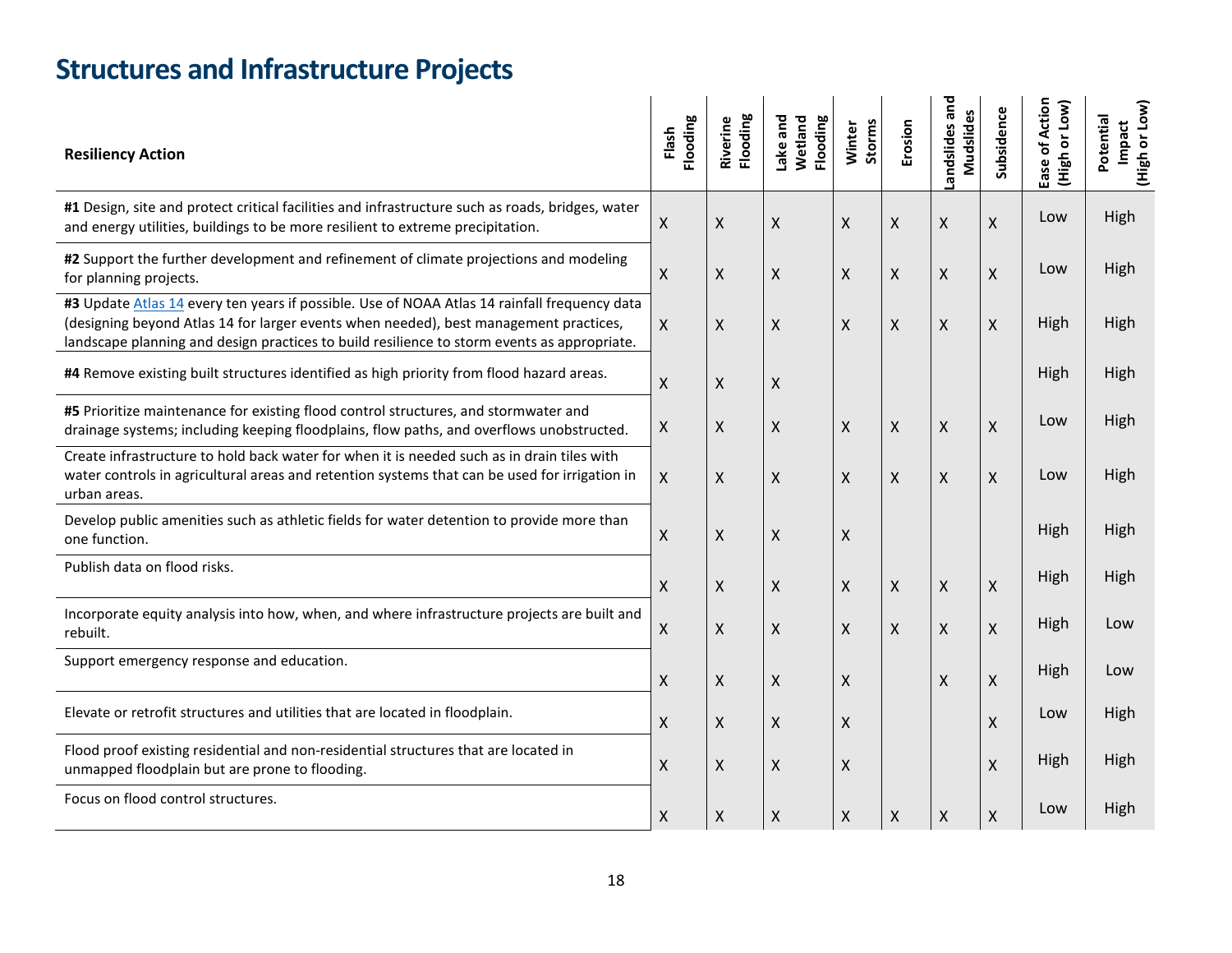# **Natural Systems Protection**

| <b>Resiliency Action</b>                                                                                                                                                                                                                                                                                                                                                                                                                        | Flooding<br>Flash | Flooding<br>Riverino | Lake and<br>Wetland | Winter<br><b>Storms</b> | Erosion  | Landslides<br><b>Mudslides</b><br>and | Subsidence | Action<br>(High or Low)<br>Ease of | (High or Low)<br>Potential<br>Impact |
|-------------------------------------------------------------------------------------------------------------------------------------------------------------------------------------------------------------------------------------------------------------------------------------------------------------------------------------------------------------------------------------------------------------------------------------------------|-------------------|----------------------|---------------------|-------------------------|----------|---------------------------------------|------------|------------------------------------|--------------------------------------|
| #1 Protect and restore diverse natural habitats that provide multiple benefits including water<br>quality protection for groundwater and surface water, and stable plant communities that can<br>resist invasive species, protect pollinator populations, preserve and improve wildlife habitat,<br>and provide resiliency to weather extremes.                                                                                                 | $\mathsf X$       | X                    | Χ                   | Χ                       | Χ        | X                                     |            | Low                                | High                                 |
| #2 Promote collective action.                                                                                                                                                                                                                                                                                                                                                                                                                   | X                 | X                    | X                   | X                       | X        | X                                     | X          | High                               | High                                 |
| #3 In agricultural landscapes, implement and maintain combinations of best practices including<br>continuous living cover practices that promote soil health and the ability of soils to capture and<br>store rainfall, and store carbon. Also promote the Minnesota Agricultural Ag Water Quality<br>Certification Program or similar programs.                                                                                                | X                 | X                    | Χ                   | X                       | $\times$ | X                                     |            | High                               | High                                 |
| #4 Characterize/determine natural flow regimes and manage landscapes to mimic natural<br>hydrology in wetland and floodplain systems.                                                                                                                                                                                                                                                                                                           | X                 | X                    | X                   | X                       | X        | X                                     |            | Low                                | High                                 |
| #5 Support and fund applied research and demonstration, monitoring and adaptation.                                                                                                                                                                                                                                                                                                                                                              | X                 | X                    | X                   | $\mathsf{X}$            | X        | X                                     | X          | High                               | High                                 |
| Strategize and prioritize high-risk mapping of natural and resilient landscapes and communities<br>through an equitable lens.                                                                                                                                                                                                                                                                                                                   | X                 | X                    | Χ                   | X                       | X        | X                                     | X          | Low                                | High                                 |
| Preserve and restore floodplains as open space to ensue water storage to mimic natural<br>hydrology.                                                                                                                                                                                                                                                                                                                                            | X                 | X                    | X                   | X                       | X        |                                       |            | Low                                | High                                 |
| In urban areas, implement and maintain combinations of practices to reduce volume, slow<br>velocity and improve water quality. Practices in urban areas that are commonly combined<br>include raingardens, infiltration trenches, treatment swales, stormwater wetlands, and<br>detention basins.                                                                                                                                               | X                 | Χ                    | X                   | X                       | X        | X                                     | X          | Low                                | High                                 |
| Capture and retain precipitation as close to where it falls as possible prior to it flowing into<br>streams, lakes, and rivers, contributing to erosion, and flooding.                                                                                                                                                                                                                                                                          | X                 | X                    | Χ                   | $\mathsf{X}$            | $\times$ | $\mathsf{x}$                          | X          | Low                                | High                                 |
| Conduct wetland restoration and protection in watersheds prone to flooding to provide<br>benefits for peak flow reduction. Water plans should support the continued implementation<br>and maintenance of the Wetland Conservation Act and look for opportunities to improve<br>coordination across jurisdictional boundaries. (See Restorable Wetland Prioritization Tool and<br>the Minnesota Wetland Restoration Guide or similar resources.) | X                 | X                    | X                   | X                       | X        | X                                     | X          | High                               | High                                 |
| Plan for financing and resources for long-term management of installed practices.                                                                                                                                                                                                                                                                                                                                                               | X                 | X                    | X                   | X                       | $\times$ | X                                     | X          | Low                                | High                                 |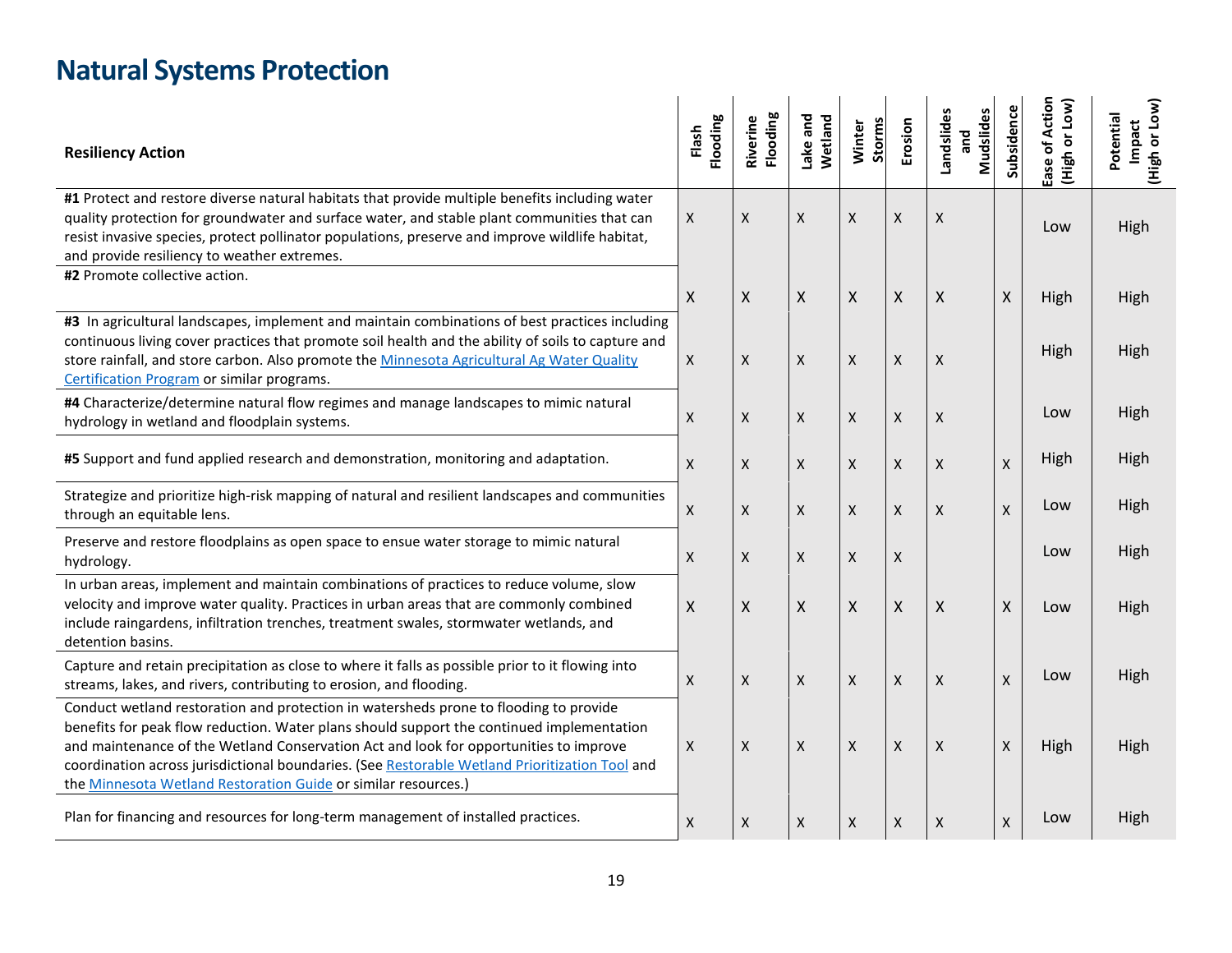| <b>Resiliency Action</b>                                                                                                                                  | 60<br><u>as</u><br>ರ | $\tilde{\bar{\mathbf{e}}}$<br>ŕ | ā<br>tlan<br>$\overline{\mathbf{a}}$ | <b>Storms</b> | Erosion | andslides<br>udsli<br>and | Subsidence | ><br>ctio<br>ഇ.<br>Ease | e.   |
|-----------------------------------------------------------------------------------------------------------------------------------------------------------|----------------------|---------------------------------|--------------------------------------|---------------|---------|---------------------------|------------|-------------------------|------|
| Implement and maintain soil stabilization practices to prevent further erosion within ravines,<br>shorelines and streambanks.                             | X                    | X                               | x                                    | X             | X       | X                         | $\lambda$  | High                    | High |
| Use conservation practices to retain water at the head of ravines, bluffs and other sensitive<br>landscape features.                                      | X                    | X                               | X                                    | X             | X       | X                         | $\lambda$  | High                    | High |
| Use natural systems and best practices, such as conservation easements and buffers, to protect<br>wellheads and public water supplies as natural systems. | $\lambda$            | X                               | X                                    | X             |         |                           |            | High                    | High |
| Ensure that stormwater permits for construction are written and implemented to anticipate<br>and react to extreme precipitation.                          | $\lambda$            | X                               | x                                    | X             | Χ       | $\lambda$                 |            | High                    | High |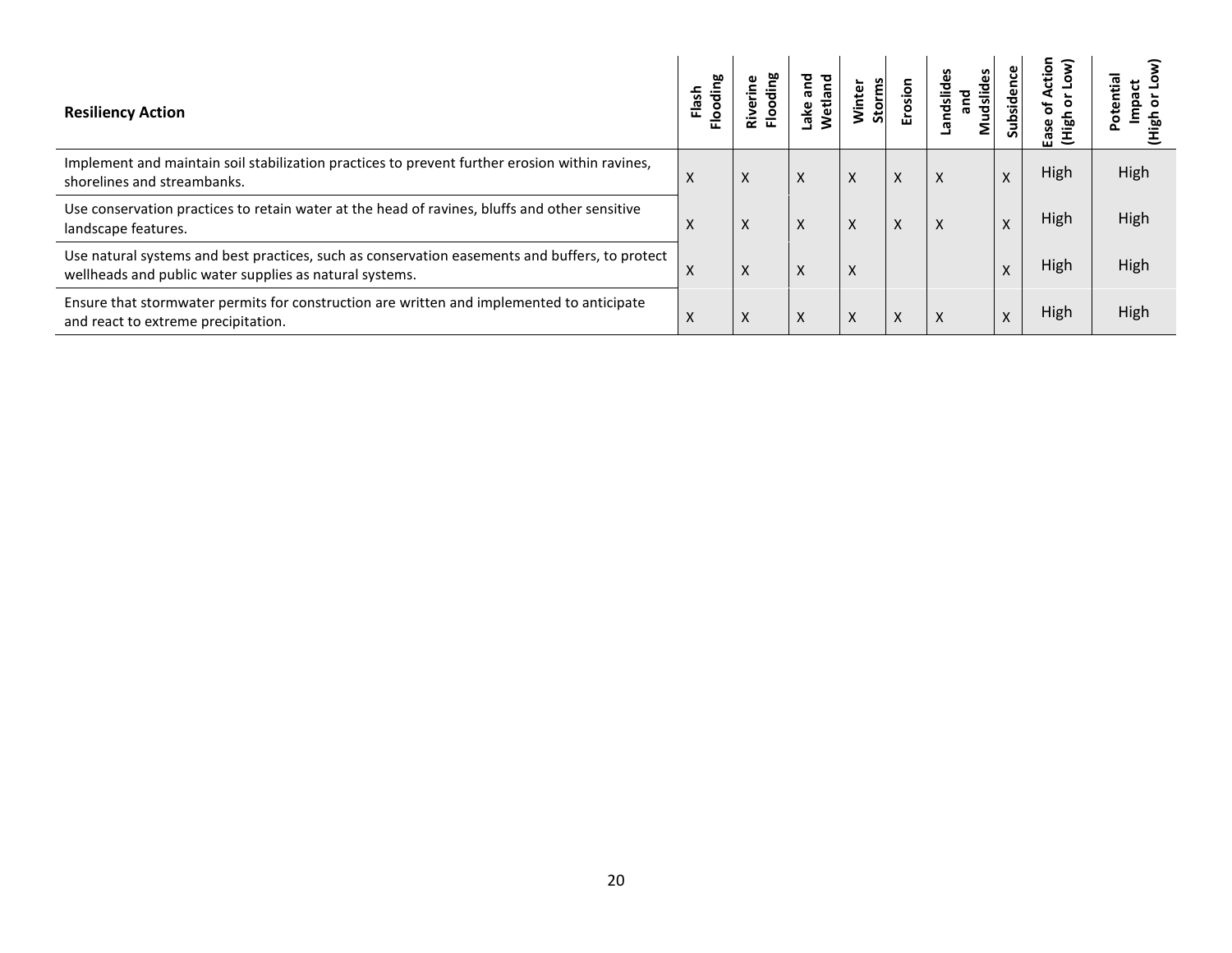# <span id="page-20-0"></span>**Education and Awareness Programs**

 $\overline{\phantom{a}}$ 

*Note: "Providing information" can encompass hosting or supporting online or in-person educational events and trainings; conducting outreach (e.g., via email/mail, phone, social media, presentations, marketing campaigns, press releases); and developing educational resources (e.g., tools, exhibits, demonstration sites). Education and awareness efforts should always be informed by stakeholder analysis and evaluation.*

| <b>Resiliency Action</b>                                                                                                                                                                                                                                                                                                                                                                                          | Flooding<br>Flash  | Flooding<br>Riverine      | ake and<br>Wetland<br>Flooding | Storms<br>Winter | Erosion            | and<br>andslides<br>S<br>Mudslides | Subsidence | of Action<br>(MOT<br>$\overline{\bullet}$<br><b>High</b><br>Ease | [NOT<br>Potential<br>(High or I<br>Impact |
|-------------------------------------------------------------------------------------------------------------------------------------------------------------------------------------------------------------------------------------------------------------------------------------------------------------------------------------------------------------------------------------------------------------------|--------------------|---------------------------|--------------------------------|------------------|--------------------|------------------------------------|------------|------------------------------------------------------------------|-------------------------------------------|
| #1 Provide information to local government staff and decision-makers about the risks of<br>extreme precipitation and opportunities to reduce the risks.<br>Programs and resources: Nonpoint Education for Municipal Officials (NEMO); GreenStep<br>Cities; CREAT Risk Assessment Application for Water Utilities; Restorable Wetland<br>Prioritization Tool; conferences; state web-portal for climate adaptation | $\pmb{\mathsf{X}}$ | $\boldsymbol{\mathsf{X}}$ | X                              | X                | X                  | X                                  | X          | High                                                             | High                                      |
| #2 Provide information to at-risk populations <sup>1</sup> about preparing for and responding to<br>extreme precipitation.                                                                                                                                                                                                                                                                                        | X                  | X                         | X                              | X                |                    | X                                  | X          | High                                                             | High                                      |
| #3 Provide information to private well users and local government staff about how to<br>prevent and respond to drinking water contamination from extreme precipitation.<br>Programs and resources: Minnesota State Fair Eco-experience program; state web-portal<br>for climate adaptation (future)                                                                                                               | X                  | X                         | X                              |                  |                    |                                    |            | High                                                             | High                                      |
| #4 Provide information to property owners about practices to reduce the impact of<br>extreme precipitation.<br>Programs and resources: Eco Experience at the Minnesota State Fair; BWSR Landscape<br><b>Resiliency Toolbox</b>                                                                                                                                                                                    | X                  | X                         | Χ                              | X                | X                  | X                                  |            | Low                                                              | Low                                       |
| #5 Provide information to agricultural producers about practices, programs, and resources<br>to reduce the impact of extreme precipitation.<br>Programs and resources: Minnesota Agricultural Water Quality Certification Program; BWSR<br>Landscape Resiliency Toolbox; NRCS Funding Opportunities; citizen action programs                                                                                      | $\mathsf{X}$       | $\mathsf{X}$              | Χ                              | X                | $\pmb{\mathsf{X}}$ | X                                  | X          | Low                                                              | Low                                       |
| Provide information to people living in Minnesota about local government efforts to reduce<br>the impact of and respond to extreme precipitation.                                                                                                                                                                                                                                                                 | X                  | Χ                         | X                              | X                | X                  | X                                  | X          | Low                                                              | High                                      |